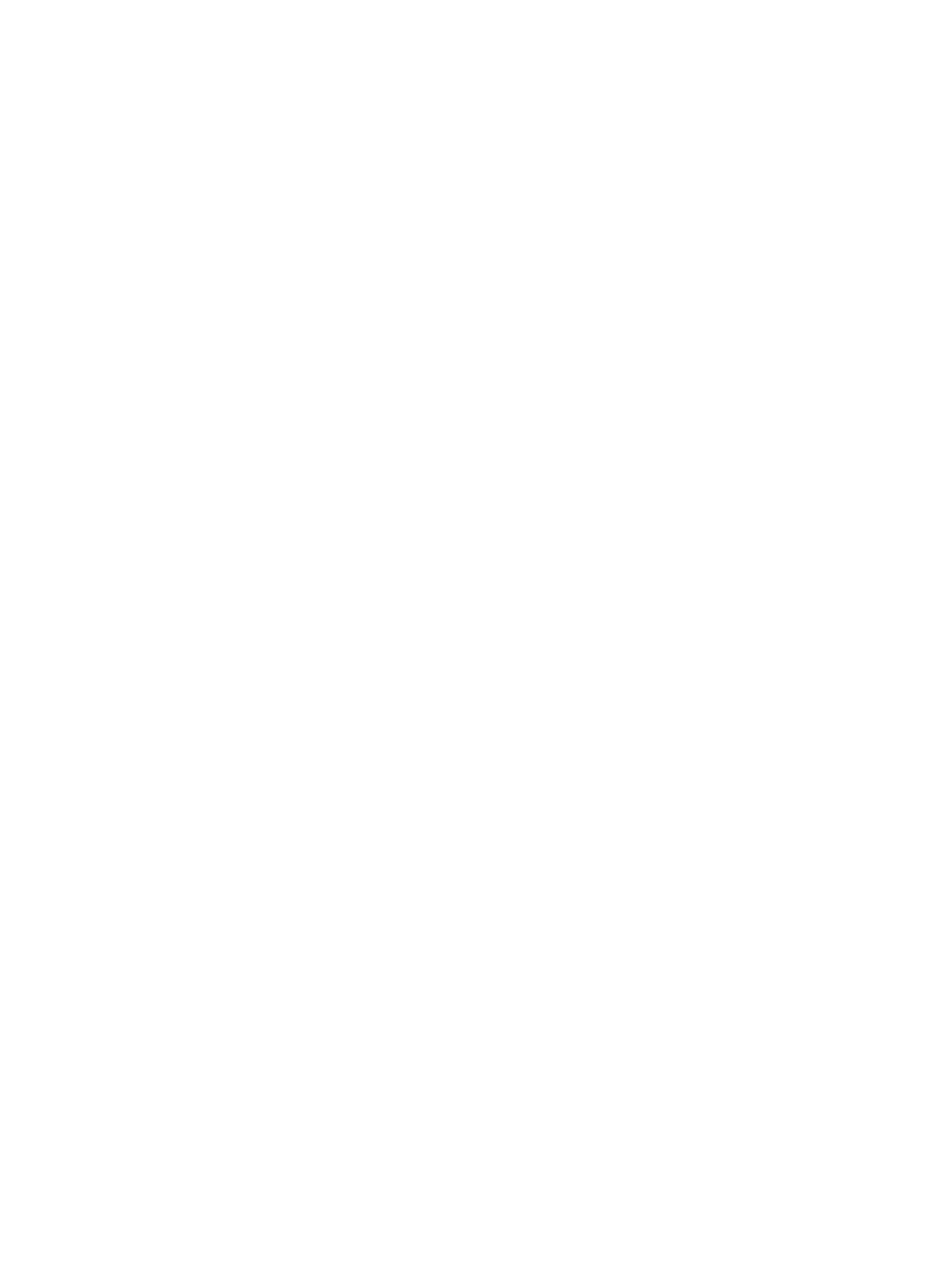# **What future for Iraq's PMU?**

Mona Alami

Research Fellow King Faisal Center For Research and Islamic Studies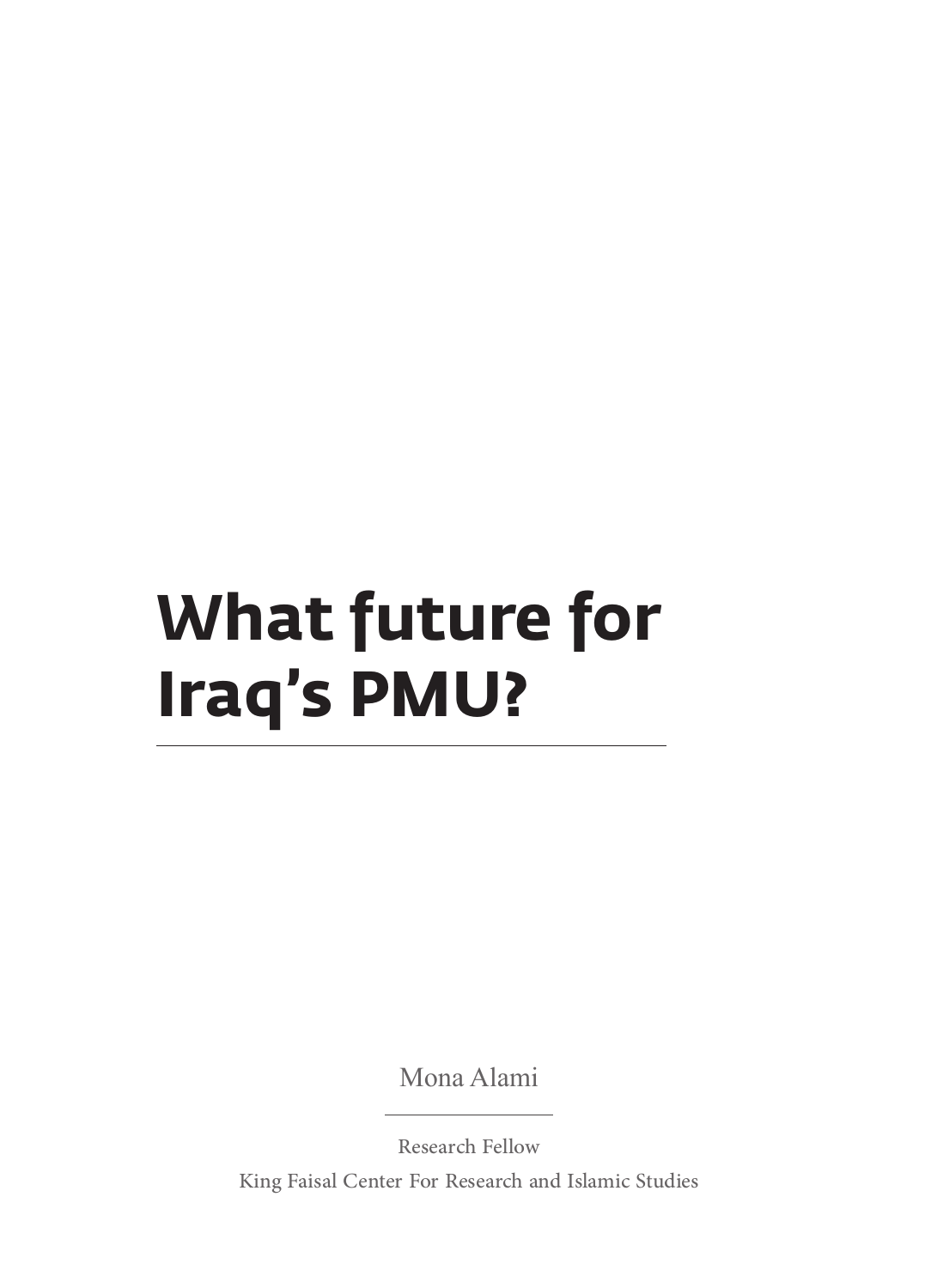4 **Dirasat** | No. 37 | Ramadan, 1439 - June 2018

| © King Faisal Center for Research and Islamic Studies, 2018<br>King Fahd National Library Cataloging-In-Publication Data |  |  |  |  |
|--------------------------------------------------------------------------------------------------------------------------|--|--|--|--|
| Alami, Mona<br>What future for Irag's PMU?. / Mona Alami- Riyadh,<br>2018                                                |  |  |  |  |
| 30 p ; 16.5 x 23 cm                                                                                                      |  |  |  |  |
| ISBN: 978-603-8206-73-7                                                                                                  |  |  |  |  |
| I - Title<br>1 - Iraq - Politics and goverment                                                                           |  |  |  |  |
| 1439/9315<br>320.9567 dc                                                                                                 |  |  |  |  |
| L.D. no. 1439/9315<br>ISBN: 978-603-8206-73-7                                                                            |  |  |  |  |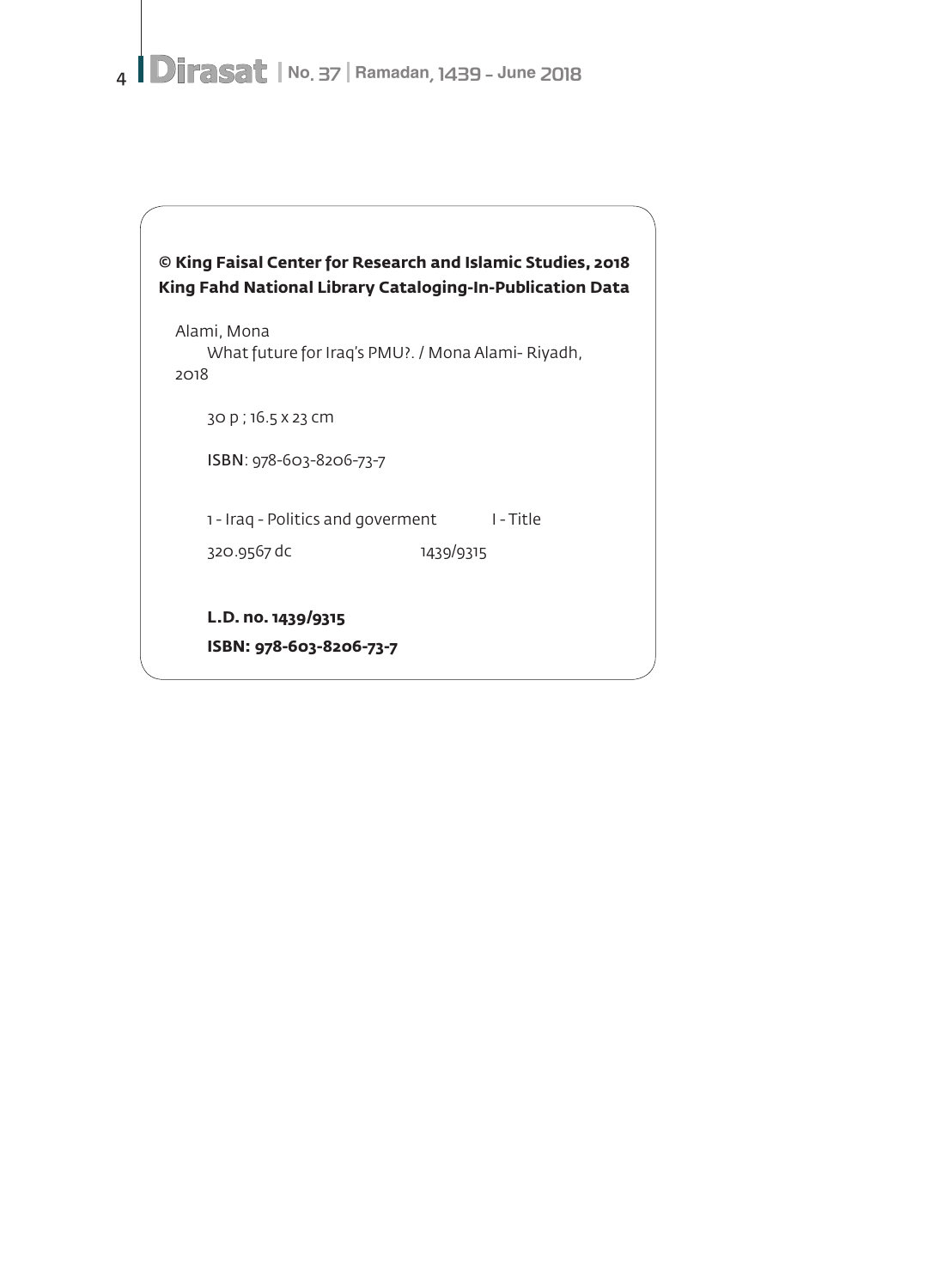| <b>Table of Contents</b> |  |
|--------------------------|--|
|--------------------------|--|

| <b>Abstract</b>                                                                    | 6  |
|------------------------------------------------------------------------------------|----|
| <b>Introduction</b>                                                                | 7  |
| I. The PMU: History and Formation                                                  | 9  |
| II. The PMU's Structure, Financing, Military Power,<br>and Institutional Relations | 12 |
| III. A Multifaceted PMU                                                            | 16 |
| A. The Shiite PMII                                                                 | 17 |
| B. Sunnis and Minorities in the PMU                                                | 20 |
| IV. A Hezbollization of the PMU?                                                   | 20 |
| V. What Future for the PMU?                                                        | 25 |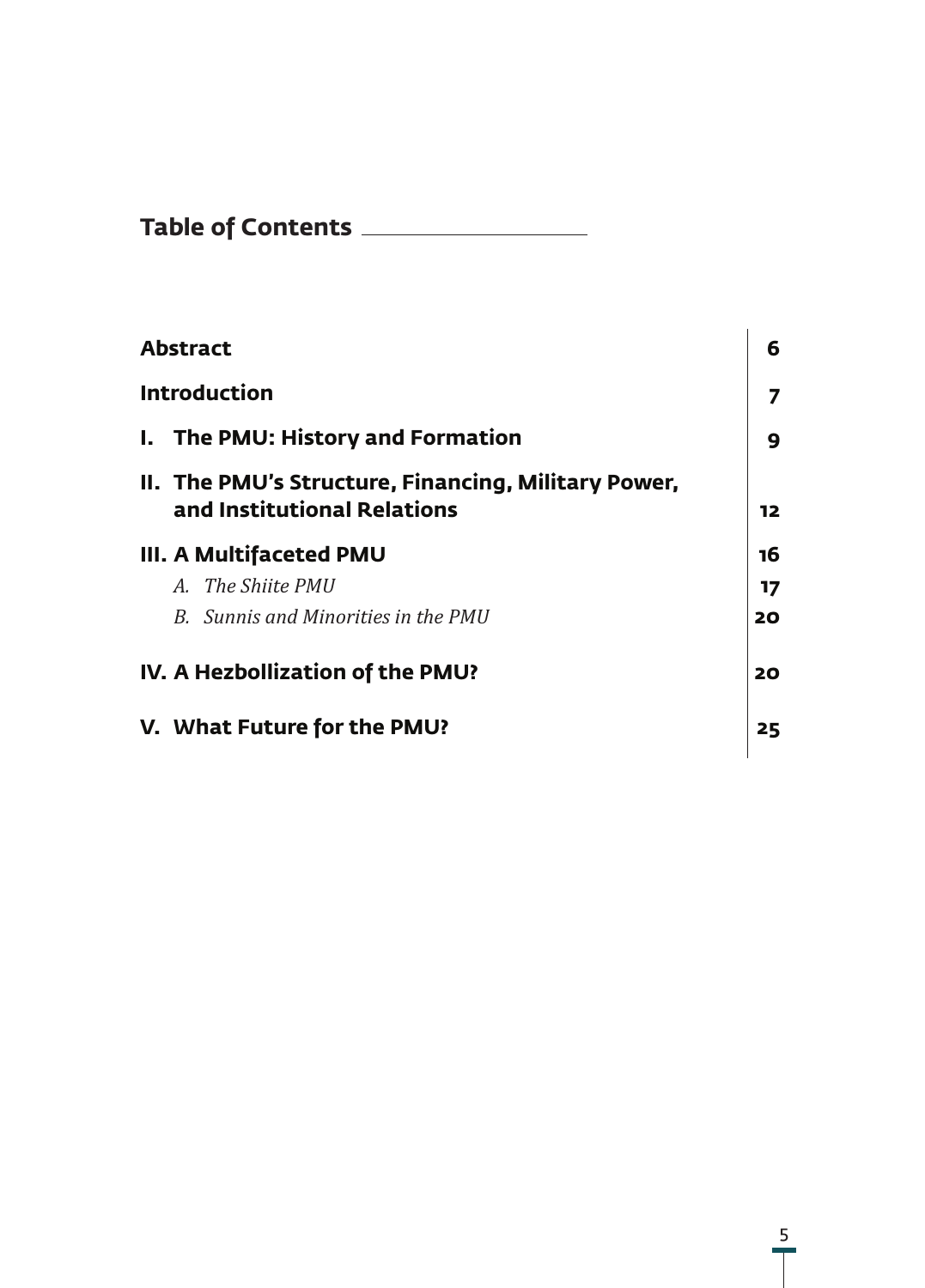#### **Abstract**

The Iraqi Popular Mobilization Units has recently completed its transformation from a loose coalition of militant group groups to a semi state actor, entrenched in Iraqi state institutions thanks to the large victory of a number of its leaders in the recent Iraqi elections under the label of the Fateh Coalition. The PMU emerged in 2014, when it conglomerated a number of substate armed groups under the banner of the Hashd al-Shaabi at the behest of then prime minister, Nouri Malikial-Maliki and after a call by the country's highest Shiite cleric, Ayatollah Ali Sistani, to fight the escalating terror of the so-called caliphate. The emergence of this new non-state armed actor in a country were sectarian rivalries are historically high and where power centers are traditionally weak triggered a large debate within the think tank world, with many experts labeling the PMU as an Iranian proxy. However, this report will show that while a segment of the PMU falls within Iran's larger regional security program, a Hezbollization as a whole of the PMU will represent a challenge for Iran due to local Iraqi dynamics, the financial and ideological independence and new found pragmatism shown by influential Iraqi figures and the competition within the pro-Iran militant groups. Based on series of interviews with PMU commanders in Iraq and local and international experts, this report will look at the evolution of the PMU and the impact of its integration within the state apparatus.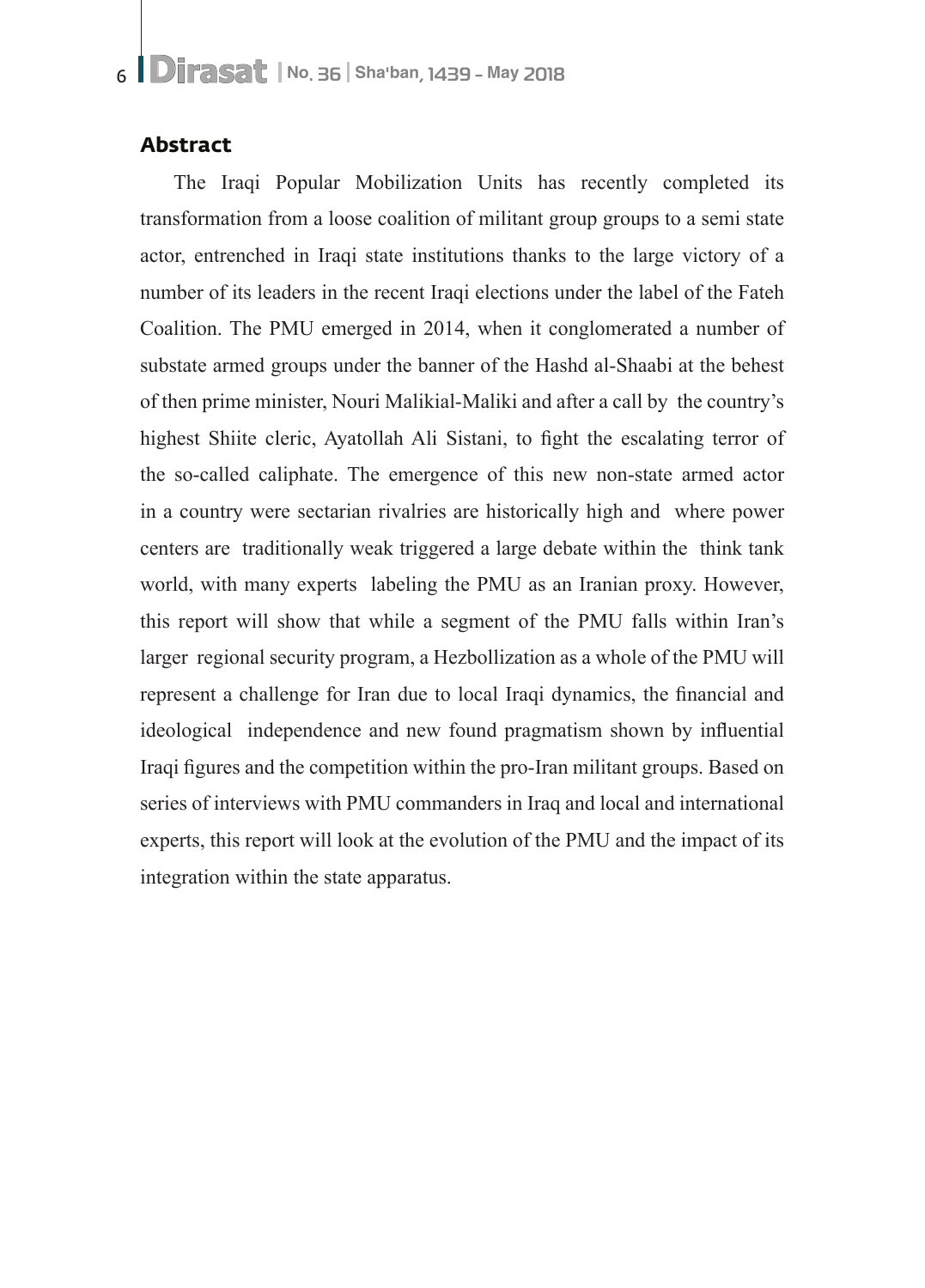#### **Introduction**

Under the banner of the Fateh coalition, the Iraqi Hashd al-Shaabi, also known as the Popular Mobilization Units (PMU) or Popular Mobilization Forces (PMF), garnered 47 seats during the 2018 Iraqi parliamentary elections, in which several prominent PMU leaders participated, namely, Qais al-Khazali, leader of Asa'ib Ahl al-Haq (AAH); Hussein al-Kaabi a leader from Kata'ib Hezbollah (KH) who fought in Syria; Hadi al-Amiri, leader of the powerful Badr Organization; and Ahmad Assadi, the PMU official spokesperson.<sup>1</sup> With the entry of these leaders on the political arena, the PMU has not only succeeded in institutionalizing itself militarily but has also managed to secure a political bloc, with the group completing its transformation from a loose coalition of militant groups to a semistate actor entrenched in Iraqi state institutions.

The PMU emerged in 2014, when it conglomerated a number of substate armed groups under the banner of the Hashd al-Shaabi at the behest of then prime minister Nouri al-Maliki. At that time the Iraqi security forces (ISF) had been given a severe blow by the so-called Islamic Caliphate (ISIS), which had seized a large portion of Iraqi territory, including the northern governate capital of Mosul. The PMU was bestowed with religious legitimacy following the fatwa issued by the country's highest Shiite cleric, Ayatollah Sistani,<sup>2</sup> who called on Iraqi volunteers to fight against terrorism. The PMU has since played a pivotal role in rolling back the influence of ISIS in Iraq.

<sup>(1)</sup> Baraa Shamri, "A Large Coalition of the PMU in Preparation for Iraqi Elections," *Al-Araby Jadeed*, Jan.12, 2018, https://www.alaraby.co.uk/politics/2018/1/11/%D8%A7%D9%84%D9%8 1%D8%AA%D8%AD-%D8%A7%D9%84%D9%85%D8%A8%D9%8A%D9%86%D8%AA% D8%AD%D8%A7%D9%84%D9%81-%D9%88%D8%A7%D8%B3%D8%B9%D9%84%D9% 81%D8%B5%D8%A7%D8%A6%D9%84%D8%A7%D9%84%D8%AD%D8%B4%D8%AF- %D8%AA%D8%AD%D8%B6%D9%8A%D8%B1%D8%A7-%D9%84%D9%84%D8%A 7%D9%86%D8%AA%D8%AE%D8%A7%D8%A8%D8%A7%D8%AA-%D8%A7%D9 %84%D8%B9%D8%B1%D8%A7%D9%82%D9%8A%D8%A9%D8%A7%D9%84%D8 %AD%D8%B4%D8%AF-%D8%AA%D8%AD%D8%B6%D9%8A%D8%B1%D8%A7- %D9%84%D9%84%D8%A7%D9%86%D8%AA%D8%AE%D8%A7%D8%A8%D8%A7%D8 %AA-%D8%A7%D9%84%D8%B9%D8%B1%D8%A7%D9%82%D9%8A%D8%A9.

<sup>(2)</sup> "Iraq Conflict: Shia Cleric Sistani Issues Call to Arms," BBC, June 13, 2014, http://www.bbc. com/news/world-middle-east-27834462.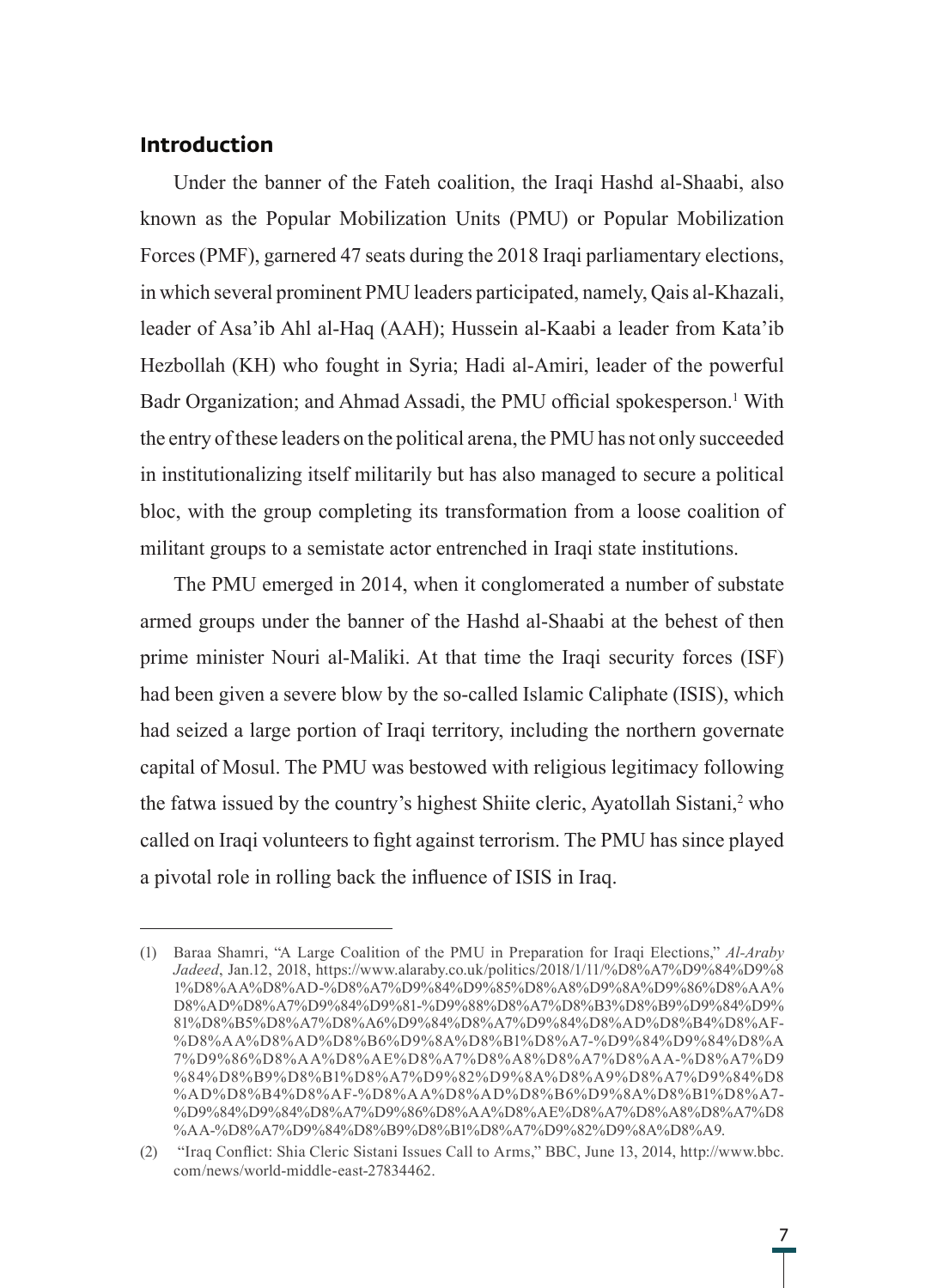The rise of the PMU has been at the root of a regional and international controversy, with many experts labeling it an Iranian proxy that is allowing Tehran to consolidate its hold on Iraq. However, this narrative is grossly reductive, as it does not take into consideration the diversity of PMU forces, which embody various ethnic and sectarian agendas, and more importantly, the wide ideological divisions existing within the dominant Shiite force. Of course, one cannot discount the reality that PMU factions suffer from a systemic inequality when it comes to manpower, training, and access to weapons, and that some factions are more loyal to their parent organizations than to the state's institutions. Interviews conducted with PMU commanders and Iraqi experts also show that up until now, the new organization does not appear to have had a clear chain of command, which begs the question of whether internal PMU rivalry could arise and trigger a rift within the state institutions.

This report is based on on-the-record and anonymous interviews with commanders within the PMU and military and political experts in Baghdad, Iraq during the month of March. In the first part, it describes the organization's history and legal framework. In the second part, it analyzes the structure of the organization, its financing, and its relations with the Office of the Prime Minister (PMO) and the Iraqi forces. In the third part, it examines the multifaceted nature of the PMU, its main currents, and the ideological and political divisions within the organization, as well as the debate spurred by its institutionalization. In the fourth part, it traces the Hezbollah-ization of some of the pro-Iran "resistance" segments of the PMU segments, and in the fifth part, it speculates on the organization's future evolution.

At the crux of the matter is the following question: Will the PMU be further integrated into the state institutions and contribute to reinforcing them, or will the organization remain largely autonomous and thus pose a threat to the state? This issue hinges to a great extent on the ongoing power struggle between pro-Iran loyalists and the more independent Shiiite factions that make up the largest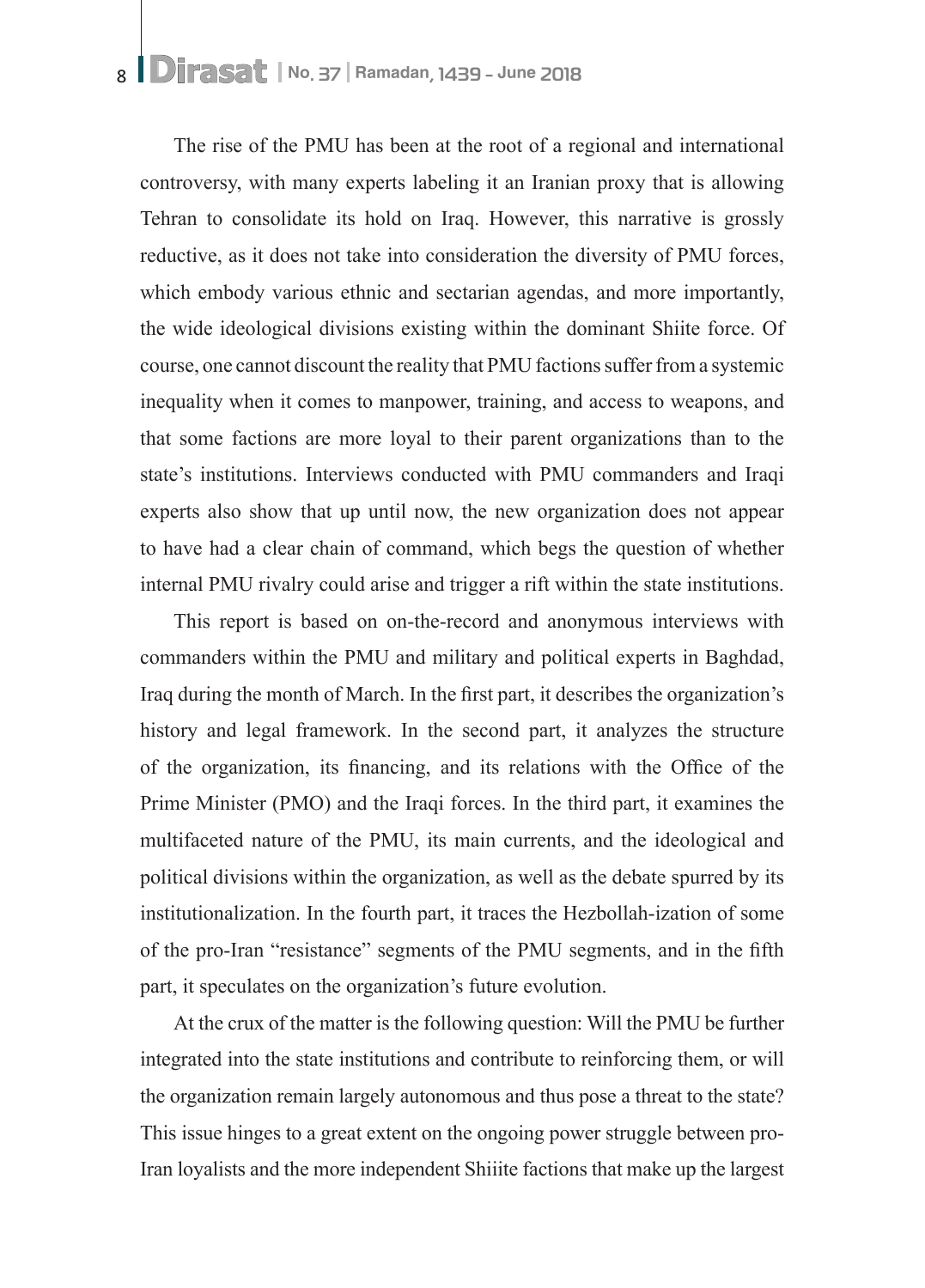PMU fighting forces and on the integration of important militant to the State apparatus which could make them stakeholders in the integrative process.

#### **I. The PMU: History and Formation**

Since 2003 and the occupation of Iraq by the United States, leading to the toppling of the regime of Saddam Hussein and the destruction of the state institutions, Iraqi militias have extended their power, thus compensating for the deficiency in the central government's legitimacy and credibility. Following Hussein's downfall, the subsequent vacuum was quickly filled by Shiite militias, most notably the Mahdi Army (MA), which was also known as the Jaysh al-Mahdi and the Badr Corps. The Badr Organization, the military arm of the Islamic Supreme Council of Iraq (ISCI), broke away from its parent organization in 2012,<sup>3</sup> while Asa'ib Ahl al-Haq (AAH) splintered off from the MA,<sup>4</sup> and the MA rebranded itself as Saraya al-Salam thereafter.

The role of the militias only increased in the post-2010 period, as Prime Minister al-Maliki increasingly relied on Iranian support to contain the influence of the powerful Sayed Muqtada al-Sadr. According to a paper by Iraq expert Renad Mansour and Faleh A. Jabar and published by the Carnegie Middle East Center.<sup>5</sup> Tehran worked on building up small splinter groups loyal to Tehran. In that context, al-Maliki begun working with seven paramilitary groups, namely, the Badr Organization, AAH, KH, Kata'ib Sayyid al-Shuhada, Harakat Hezbollah al-Nujaba, Kata'ib al-Imam Ali, and Kata'ib Jund al-Imam.

According to Mansour and Jabar, al-Maliki relied on these paramilitary forces, believing they could be useful to advance his agenda as they ensured that

<sup>(3)</sup> "Badr Organization of Reconstruction and Development," Mapping Militant Organizations, Nov. 13, 2016, http://web.stanford.edu/group/mappingmilitants/cgi-bin/groups/view/435.

<sup>(4)</sup> "Asa'ib Ahl al-Haq," Mapping Militant Organizations, Mar. 24, 2017, http://web.stanford.edu/ group/mappingmilitants/cgi-bin/groups/view/143.

<sup>(5)</sup> Renad Mansour and Faleh A. Jabar, "The Popular Mobilization Forces and Iraq's Future," Carnegie Middle East Center, April 2017, https://carnegieendowment.org/files/CMEC\_63\_ Mansour\_PMF\_Final\_Web.pdf.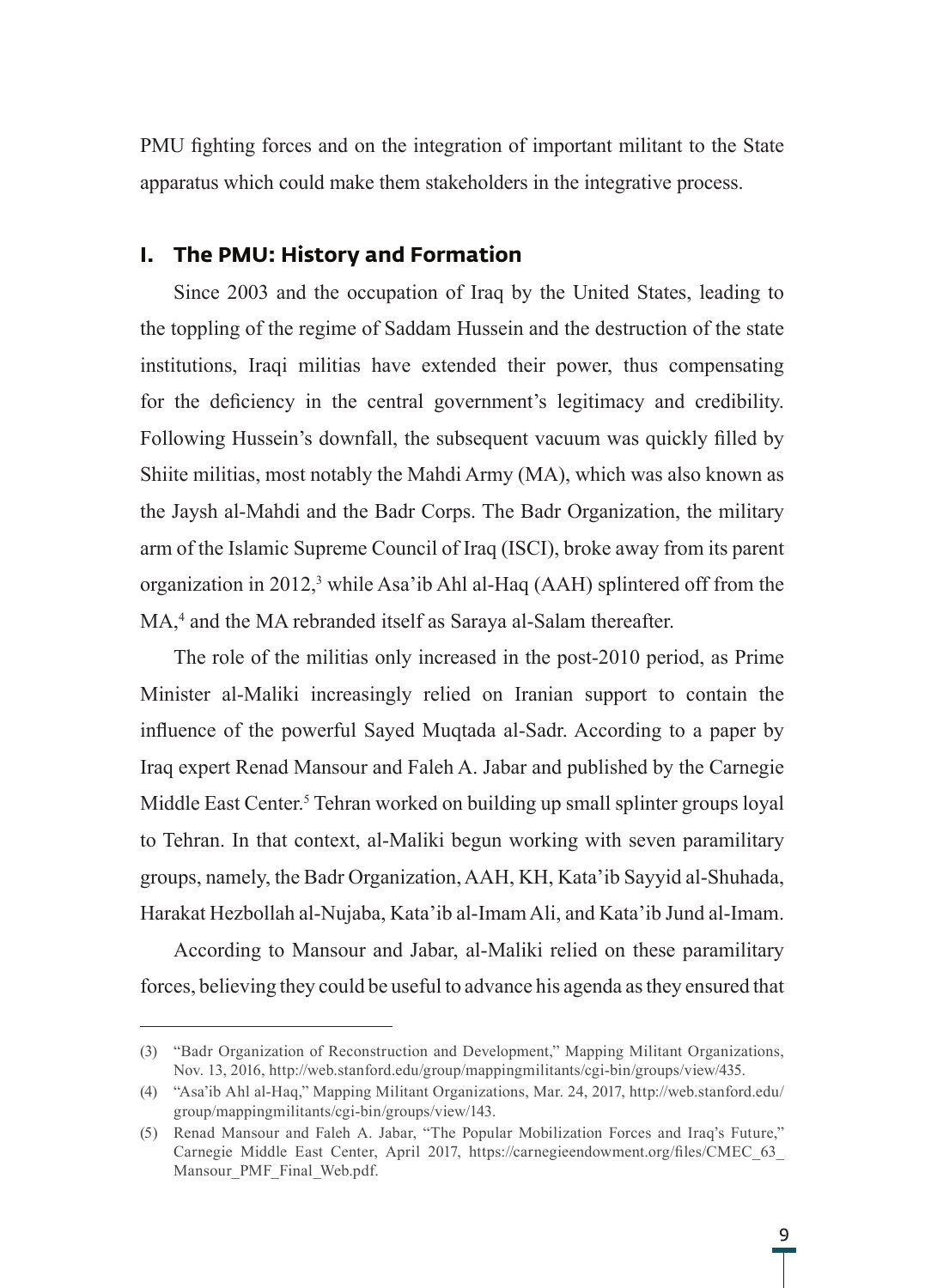the MA and Muqtada al-Sadr did not become overly strong. The paramilitary forces were also used in transnational operations, such as in Syria, where they were deployed under the aegis of Iran to protect the holy mosque of Sayyidah Zaynab in Damascus, an important pilgrimage site for Shiites. The Iraqi prime minister also used these groups to crack down on Sunni areas, which were witnessing large protests against Baghdad, according to an influential former Baathi knows as Abu Abas who spoke with the author on condition of anonymity.<sup>6</sup> "By 2013, these groups started to officially take the name of PMU and started fighting ISIS Sunni areas," according to Mansour and Jabar.

The PMU was nonetheless only officially established by al-Maliki after the fall of Mosul, in the wake of the army collapse there in June 2014. Al-Maliki used an official decree to form the Commission for the Popular Mobilization Forces (Hayat al-Hashd al-Shaabi). Yet PMU factions prefer to base the foundation of the PMU on a religious edict, which was nearly concomitant. "The PMU was formed after a fatwa by Sayed Sistani who called to fight terror," says a high official from the pro-Iranian faction Abu al-Fadhal al-Abbas. The Fatwa granted the PMU religious legitimacy, although Ayatollah Sistani had actually called on all Iraqi citizens, not just Shiites, to volunteer to join the security forces.

Al-Maliki was replaced in 2014 by prime minister Haider al-Abadi, who, in February 2016, issued Office Order 91,<sup>7</sup> which ruled that the PMU was a permanent and a separate military formation that was a part of the Iraqi armed forces and under the control of the armed forces general commander. The order stated that the PMU was to act "in a manner comparable to the current [counterterrorism apparatus], in terms of organization and affiliation."

<sup>(6)</sup> Interview with Abu Abas, Mar. 26, 2018, Erbil, by Mona Alami.

<sup>(7)</sup> Bill Roggio and Amir Toumaj, "Iraq's Prime Minister Establishes Popular Mobilization Forces as a Permanent 'Independent Military Formation,'" *FDD's Long War Journal*, Jul. 28, 2016, https://www.longwarjournal.org/archives/2016/07/iraqs-prime-minister-establishes-popularmobilization-front-as-a-permanent-independent-military-formation.php.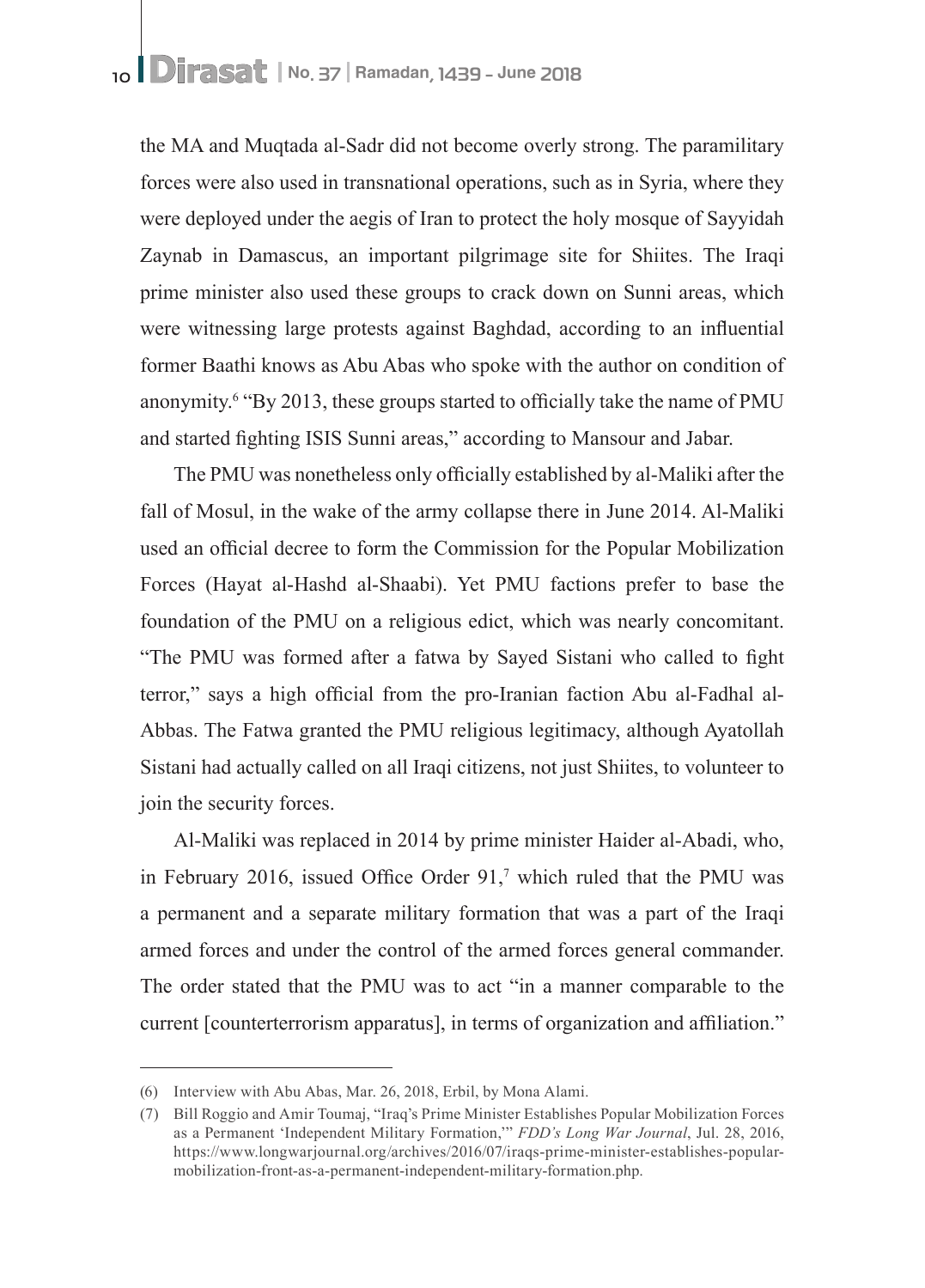In March 2018, Prime Minister al-Abadi issued another decree<sup>8</sup> formalizing the inclusion of the paramilitary groups into the country's security forces. According to that decree, members of the PMU would be granted many of the same rights as members of the military. Paramilitary members would be granted salaries equivalent to the military, under control of the Ministry of Defense. They would also be subject to the laws of military service and would gain access to military institutes and colleges. "The Prime Minister worked on professionalizing the PMU. He is making sure it is prepared for the next phase, and knows there is not enough manpower to secure borders or Baghdad, and engage in [a] counter-terrorism effort, [so] the PMU and its locally recruited forces [are] needed," says Sajad Jiyad,<sup>9</sup> director of the Baghdad-based Al-Bayan Center. For a commander within the Badr Organization, constraints such as on the retirement age of officers and the need for obtaining certain diplomas were one step in institutionalizing the PMU. "However, the PMU has to take into account the experience gained by fighters in the war which is equivalent to having a diploma in military studies," argued the Badr commander.

The legal framework also ruled that PMU members could not engage in any political activities, which was an attempt by al-Abadi to sever the link between the PMU and their political parent organization as well as to block the participation of PMU leaders in the 2018 elections. Al-Abadi's attempt to abort the politicization of the PMU was nonetheless circumvented with the formation of the Fateh coalition, which included prominent members of the PMU who had resigned from the organization prior to the elections. For Nate Rabkin, managing editor of *Inside Iraqi Politics*, 10 the current disconnect between PMU figures such as its commander, Hadi al-Amiri (who is running

<sup>(8)</sup> "Iraq's Shi'ite Militias Formally Inducted into Security Forces," Reuters, Mar. 9, 2018, https:// www.reuters.com/article/us-mideast-crisis-iraq-militias/iraqs-shiite-militias-formallyinducted-into-security-forces-idUSKCN1GK354.

<sup>(9)</sup> Interview with Sajad Jihad, Mar. 2018, Baghdad, by Mona Alami.

<sup>(10)</sup> Interview with Nate Rabkin, Apr. 2018, by Mona Alami.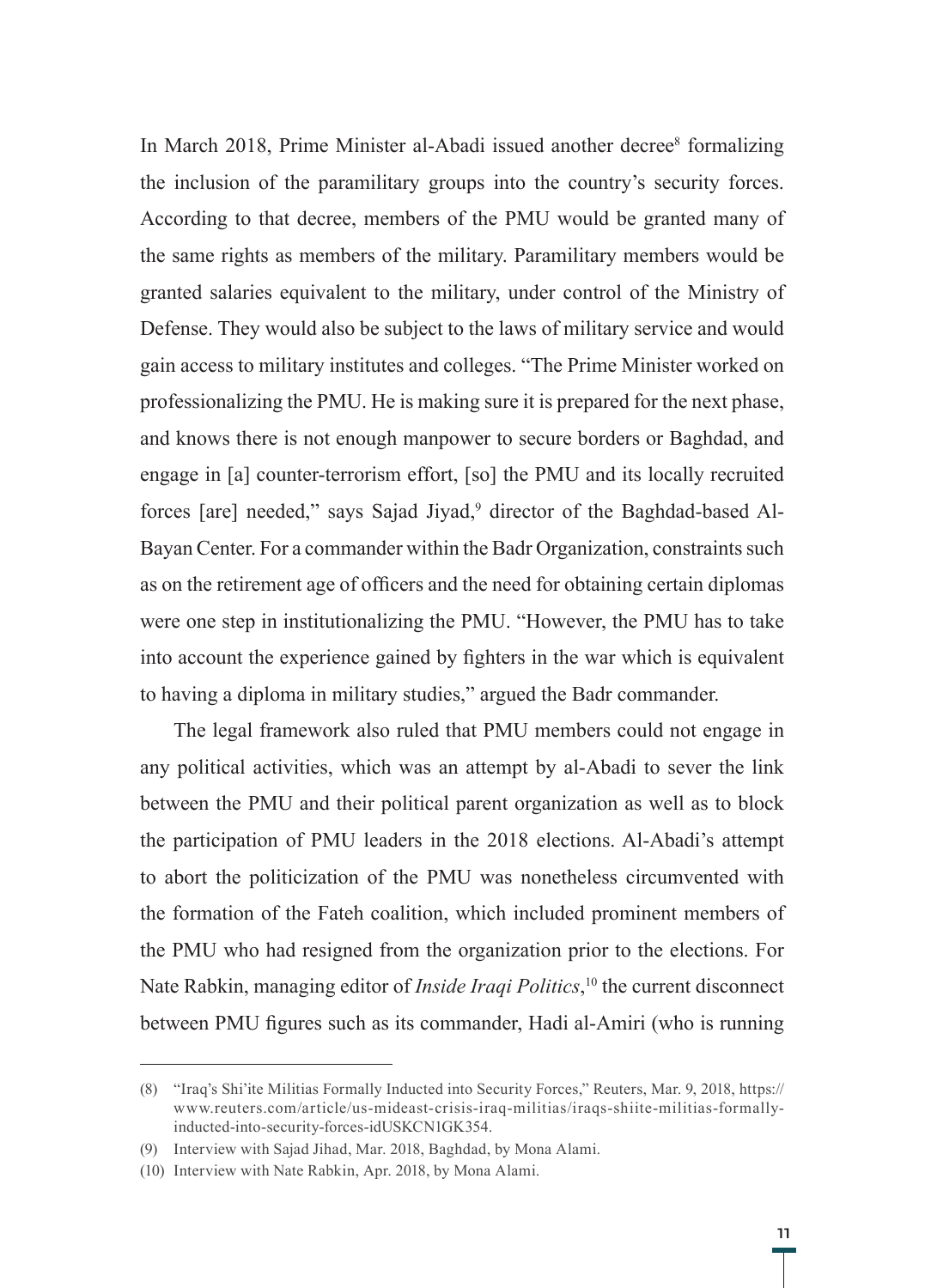in the 2018 elections) and the paramilitary umbrella is fictional. "Even if these commanders are not taking salaries from the PMU, they are still influential within the organization," says Rabkin.

## **II. The PMU's Structure, Financing, Military Power, and Institutional Relations**

According to Iraqi expert Hisam Hashemi,<sup>11</sup> the PMU currently includes 120,000 troops, with a number of factions: 66 Shiite, 43 Sunni, 6 Christina, 4 Yazidi, 2 Turkmen, 2 Shabak, and 1 Kakai. "Within the Shiite PMU about 44 factions are pro-iranian or 'walaii' [allied to Wilayat Fakih, which translates in English as the guardianship of the jurist located in Iran], and 7 report to the Shitte Mariaiya [the highest level of Iraqi Shiites, as embodied by Ayatollah Sistani]." These factions have different degrees of importance in terms of manpower according to Hashemi, who underlines that, as an example, Badr boasts about 24,000 troops while Muqtada al-Sadr's Saraya al-Salam is comprised of some 120,000, according to a commander within the organization who spoke on condition of anonymity.<sup>12</sup> "The Hashd following the Sistani Marjaiya is affiliated directly to the Ministry of Defense and has over 20,000 fighters,"<sup>13</sup> says sheikh Mazen Tamimi,<sup>14</sup> a member of the Marjiya PMU. Other factions from smaller religious constituencies were less well represented, with Mansour and Jabar estimating that Sunni fighters amounted to a maximum of 15,000 and Hashemi underscoring that each Sunni brigades generally tended to range between 300 and 1,000 fighters.

The paramilitary umbrella is overseen by the PMU Commission, which is under direct control of the Prime Minister's Office (PMO), and thus reports to al-Abadi as commander-in-chief. "Its chairman is national security adviser

(14) Ibid.

<sup>(11)</sup> Interview with Hisham Hashemi, Baghdad, Mar. 22, 2018, by Mona Alami.

<sup>(12)</sup> Interview with a commander of Saraya al-Salam, Mar. 2018, Baghdad, by Mona Alami.

<sup>(13)</sup> Interview with sheikh Mazen Tamimi, Mar. 23, 2018, Baghdad, by Mona Alami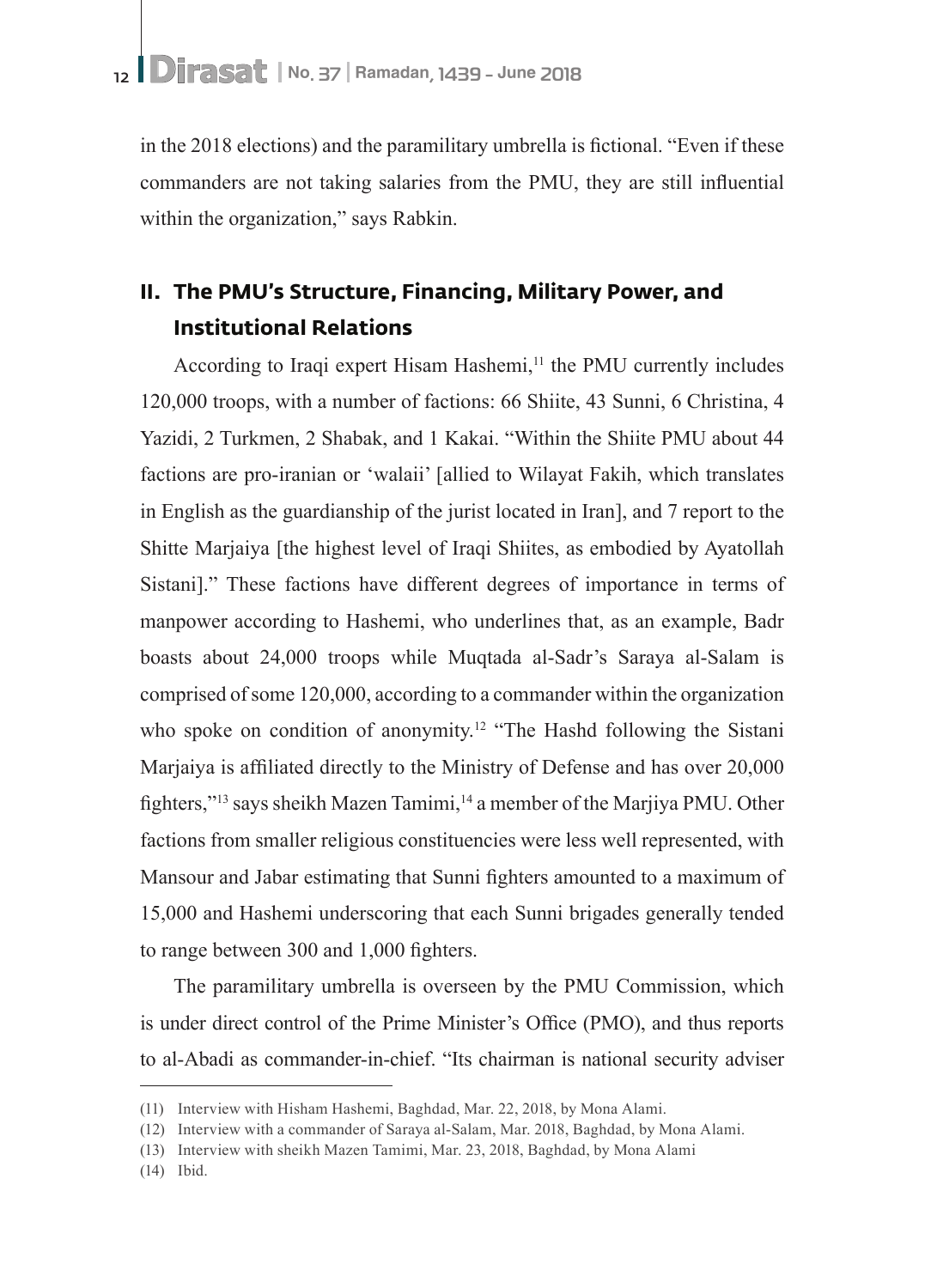Falih Fayad," explains Tamimi. The role of Fayad, who is a former Dawa Party member, appears to be administrative and does not provide him with much power within the military structure, which lies elsewhere, in the hands of the deputy commander, Abu Mahdi al-Muhandis (Jamal Jaafar Ali Ebrahimi), leader of Kata'ib Hezbollah (KH), a pro-Iranian militant group. The powerful Badr leader Hadi al-Amiri is assistant commander, although his official title is head of the Northern Sector, explains Rabkin<sup>15</sup>. "The Hashd has one senior Sunni figure, Thamir al-Tamimi, who is the Assistant Commander for Tribal Affairs," as noted in an article published by *Inside Iraqi Politic16s*. The same article pointed out that other prominent PMU figures include Sadrist figures such as Kathim Abu Dua Isawi, who is al-Sadr's commander in the shrine city of Samarra.

Generally, pro-Iranian factions, as well as the Sadrist Saraya al-Salam, operate large units with proper military designations within the PMU. According to the *Inside Iraqi Politics* article, "in addition, the al-Maliki Dawa Party has fighters called the First Martyr Forces, although the PMU has other Dawa-aligned factions, most of them loyal to the al-Maliki wing of the party; the group's nominal commander is Karim Ghizzi.

The breakdown of forces among the various Hashd factions is very difficult to determine in the absence of PMU official statistics, and given the unreliable estimates by group leaders and people interviewed for this report. "Badr, AAH and the Peace Companies ( Saraya Salam of Sadr) are definitely the three largest and most important groups with the widest reach within Iraq," explains Rabkin<sup>17</sup>.

In addition, PMU divisions have unequal access to weapons, with Hashemi underlining that the pro-Iranian paramilitary are generally better equipped than other factions. According to Hashemi,

<sup>(15)</sup> Interview with Nate Rabkin, April 2018

<sup>(16)</sup> Inside Iraqi Politics, July 2015, http://www.insideiraqipolitics.com/Files/Inside%20Iraq%20 No111.pdf

<sup>(17)</sup> Interview with Nate Rabkin, April 2018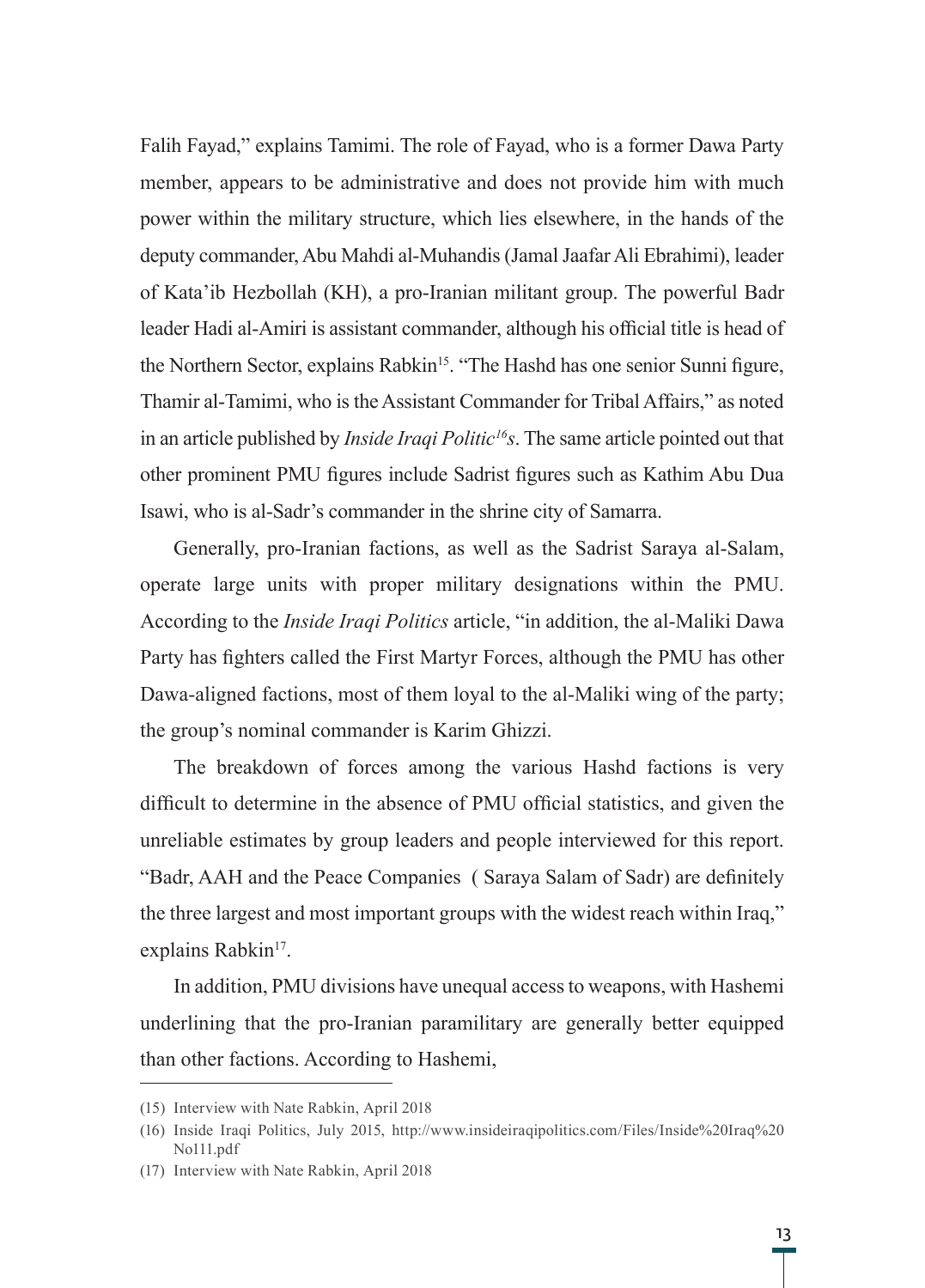There were 9 Abraham tanks in the hands of the Badr organization, [and] another one was with AAH, but these were given back because they caused a big problem with the Pentagon. Hezbollah is still holding another Abraham tank it has refused to surrender. Most of the weapons currently held by PMU were bought from Iran, with Iraqi government money. The PMU took over as well [an] ISIS arsenal amounting to over \$3 billion.

Sunni Marjaiya factions are believed to be less well equipped than pro-Iranian factions, which enjoy preferential treatment from the commission, according to a PMU source<sup>18</sup>.

For Rabkin, the PMU structure is unique in that it is constituted in political formations with a very loose command hierarchy and lacks properly established procedures. "Very often the formal title of people in power does not reflect the actual division of responsibility that is very fluid and which depends to a great extent on political and personal relations between the PMU commanders," remarks this expert<sup>19</sup>.

The PMU also operates in parallel with other Iraqi military structures, with which it nonetheless collaborates during military operations. As an example, a high official within the AAH<sup>20</sup> told the author that the PMU fell directly under PMO supervision and that collaboration was generally during battles, with PMU and other military structures joined in one common operations room. The supervision of the PMU is nonetheless qualified, according to an Iraqbased journalist, who spoke on condition of anonymity, as nominal only, with relations with the PMO tainted by clashes or cases of direct insubordination. It is no secret that Iran's Qassem Soleimani, the commander of the Quds Force of the Islamic Revolutionary Guard Corps (IRGC), has supervised military

<sup>(18)</sup> Interview with a PMU source, March 2018, Baghdad.

<sup>(19)</sup> Interview with Nate Rabkin, April 2018.

<sup>(20)</sup> Interview with an official of AAH, Mar. 24, 2018, Baghdad, by Mona Alami.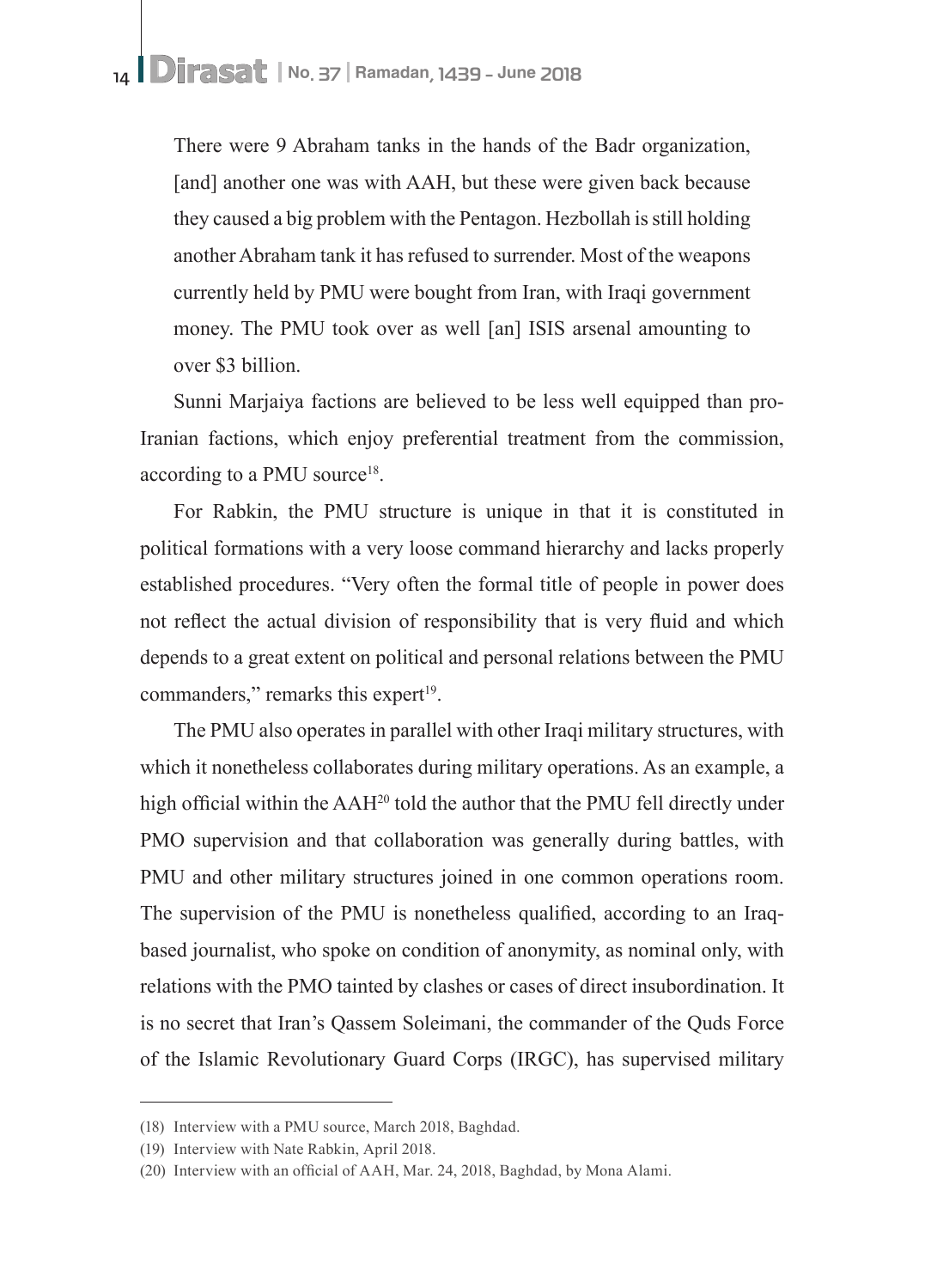operations led by pro-Iran factions in Iraq, which often prioritized Iranian interests over Iraq's national interests.

A case in point is the storming, in June  $2016$ <sup>21</sup> by over 200 militants from pro-Iranian militias of the Balad base, by order of Iran, according to the Rawabet Center. According to the center, the incident was significant because of the presence of U.S. forces and U.S. companies that serviced F-16 aircraft located there. In December 2016,<sup>22</sup> Reuters reported as well that in the early days of the assault on ISIS in Mosul, "Iran successfully pressed Iraq to change its battle plan and seal off the city." According to the newswire, the original campaign strategy called for Iraqi forces to close in around Mosul in a horseshoe formation, blocking three fronts but leaving open the fourth—to the west of the city, leading to ISIS territory in neighboring Syria—which would have made the Mosul battle shorter and simpler. Iran lobbied for Iranianbacked Popular Mobilization fighters to be sent to the western front to seal off the link between Mosul and Raqqa, the two main cities of the Islamic State's self-declared cross-border caliphate, noted the article.

"Other controversial issues are linked to the control of barracks, weapon reserves and prisons still falling under PMU factions supervision and outside that of Iraqi forces. These prisons are located in the areas of Razaza, Abu Gharaga, and Jerf Sakhar," explains Hashemi<sup>23</sup>.

Finally, the Iraqi state and the PMO appear to have very little supervision over the PMU's financial resources. "The 2018 Iraqi budget allocated 1,682,989,544 thousand dinars, an equivalent of about [U.S.] \$1.42 billion, to the PMU," says Rakbin. The PMU allocation of funds is generally decided by

<sup>(21)</sup> "What Happened in the 'Balad Base,'" Rawabet Center for Research and Strategic Studies, June 8, 2016, http://rawabetcenter.com/en/?p=794.

<sup>(22)</sup> Dominic Evan, Maher Chmaytelli, and Patrick Markey, "How Iran Closed the Mosul 'Horseshow' and Changed Iraq War," Reuters World News, Dec. 7, 2016, https://www. reuters.com/article/us-mideast-crisis-iraq-mosul/how-iran-closed-the-mosul-horseshoe-andchanged-iraq-war-idUSKBN13W1H1.

<sup>(23)</sup> Intreview Hisahm Hashemi, March 2018, Baghdad.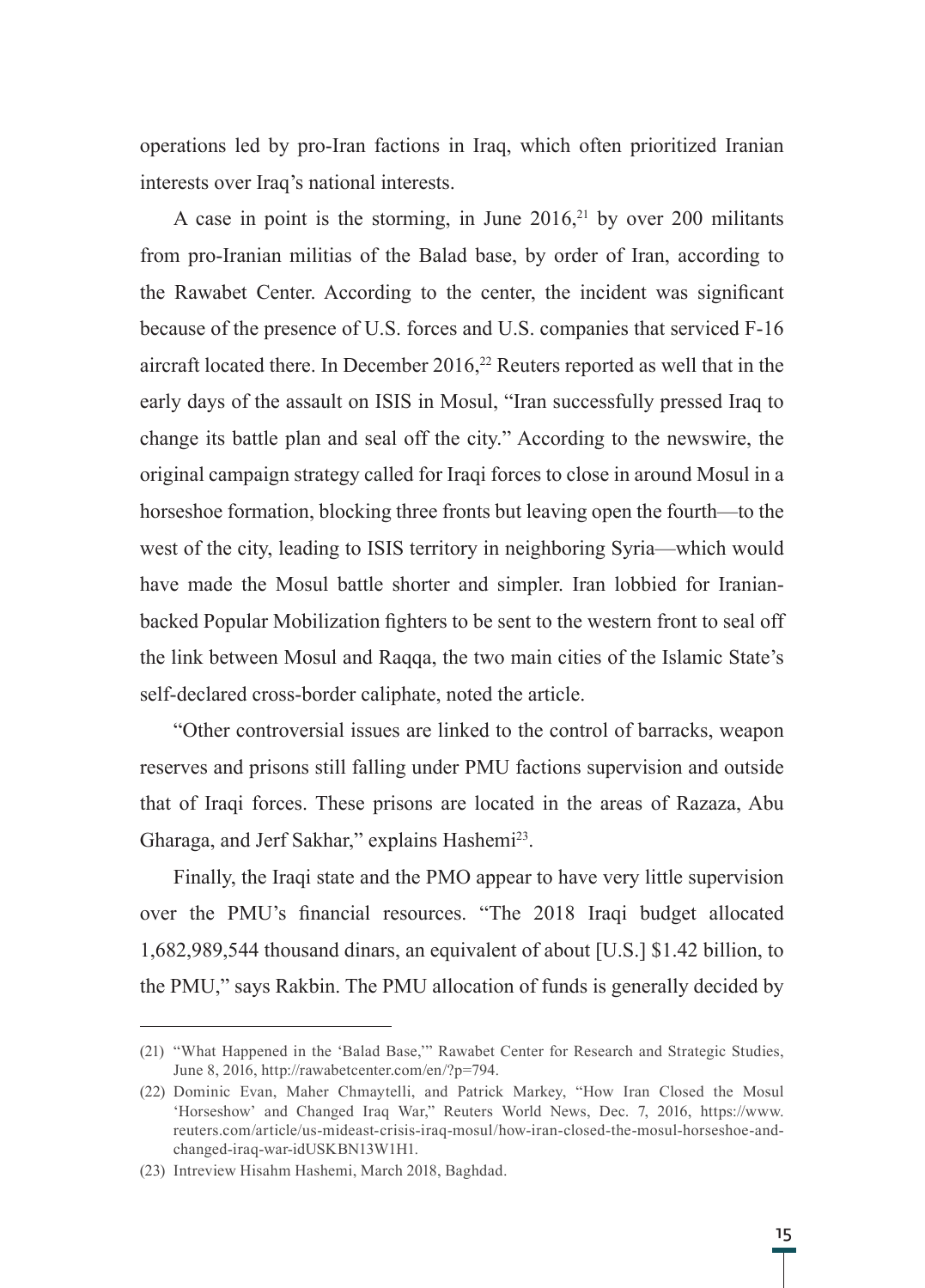Abu Mahdi al-Muhandis. According Mansour and Jabar, the PMO generally passes a lump sum to al-Muhandis, who decides how to allocate the money. Sources within the al-Sadr movement and the pro-Sistani movement remarked that often it was the pro-Iranian groups that received preferential treatment when it came to resource allocation, a statement that the author could not independently confirm. "In February 2016, Abadi attempted to retake some administrative control by replacing Muhandis with retired Iraqi general Muhsin al-Kaabi. However, although Muhandis lost his official PMF job title, he has remained a prominent figure and still has influence over resource allocation," remark Mansour and Jabar.

#### **III. A Multifaceted PMU**

One mistake made by Iraq pundits has been to indiscriminately lump the PMU under one cohesive banner, which is far cry from reality. The paramilitary umbrella as a whole is divided along religious and ethnic lines, namely, Sunni, Shiites, Christians, and Yazidis, and between Arab, Yazidi, Turkmen, and Kakai factions, among others. The various identities of these groups translate into different ideological views and political affiliations. At the level of the Shiite group, another subdivision exists, with groups defining themselves as walai, meaning followers of the Iranian Wilayat Fakih, who are also known as Muqawim (resistant); Marjaiya PMU, assembling groups that are financially supported by the endowments of the Shia shrines and thus loyal to Ayatollah Sistani; and finally Hezbi (with an allegiance to parties), and including groups affiliated with Ammar al-Hakim's Hakim National Wisdom Movement, which branched out in 2017 from ISCI,<sup>24</sup> and Saraya al-Salam. "The largest groups in terms of manpower are those affiliated to parties," says a commander from Saraya al-Salam, who spoke on condition of

<sup>(24)</sup> Abbas Kadhim, "A Major Crack in Iraqi Shia Politics," *Huffington Post*, https://www.huffingtonpost. com/entry/a-major-crack-in-iraqi-shia-politics\_us\_59766ab6e4b01cf1c4bb72bd.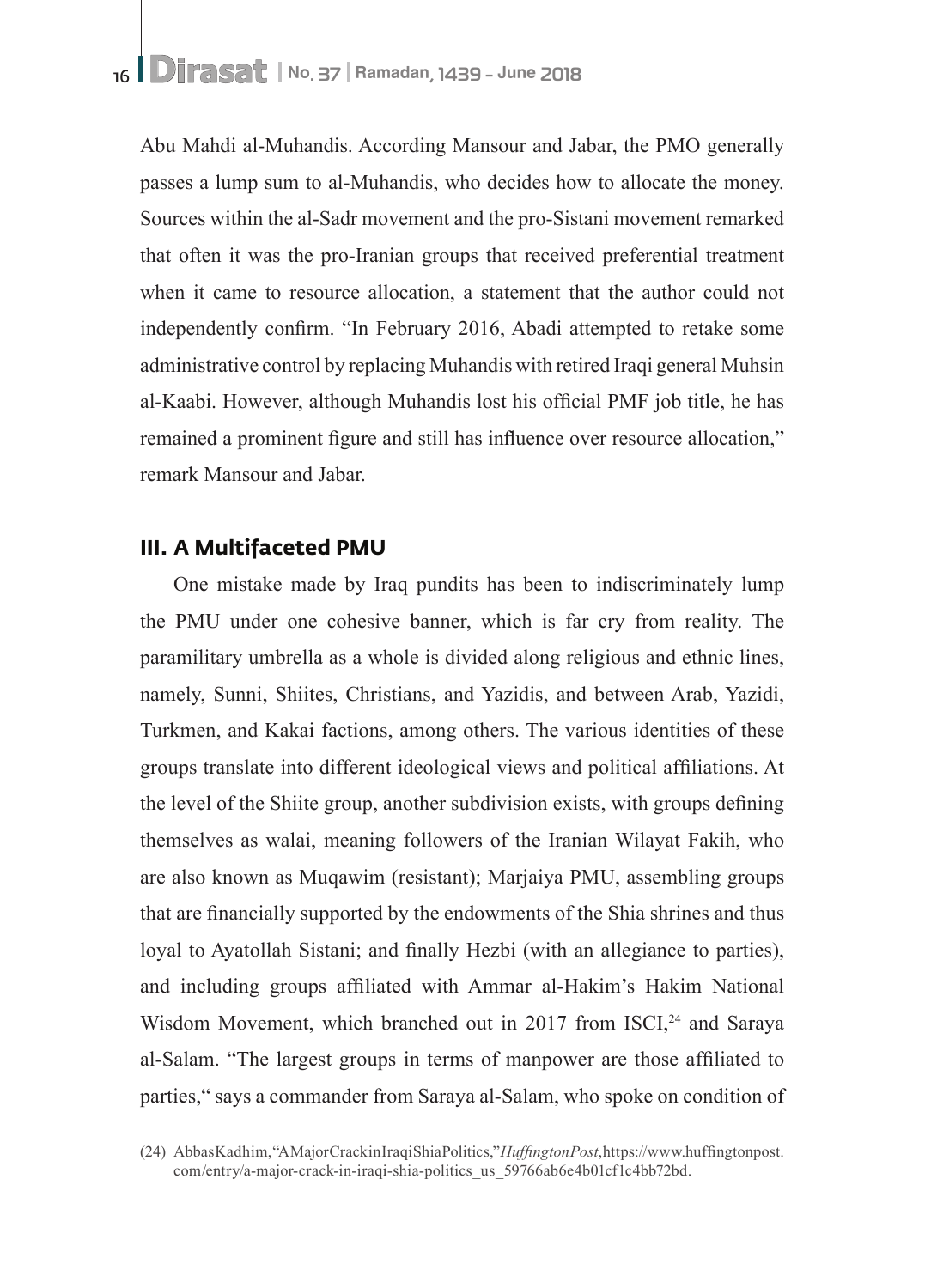anonymity. Yet those with access to better funding, training, and equipment are the pro-Iranian walai factions.

#### *A. The Shiite PMU*

According to Fanar Hadad,<sup>25</sup> a recent survey of Shiite pilgrims to the shrine city of Karbala showed that 96 percent of Iraqi respondents chose the PMU when asked to choose a cause to which to donate, and over 99 percent of Iraqi respondents saying they supported the PMU.

The walai PMU pledges spiritual allegiance to Wilyat al-Faqih and Iranian supreme leader Ali Khamenei and includes several organizations with historical links and close coordination in matters of foreign policy and security issues with Tehran. This pro-Iran group includes a number of paramilitaries, such as AAH, Kata'ib Hezbollah, Harakat Nujaba, Kata'ib Abu al-Fadhl al-Abbas, and Saraya al-Khorasani, among others. "They are known as the resistance," elaborates a commander in AAH. Many of these groups act as proxies for Tehran and are believed to cooperate closely with Iran's IRGC. Their military resources, including heavy armor, drones, and military advisers, were bought from Tehran and paid for by the Iraq government. A high commander in Abu al-Fadhal al-Abbas admits that the walaii faction has triggered a regional debate, underlining that "every freedom movement is initially considered as controversial."

The second Shiite PMU faction includes several paramilitary groups that swear allegiance to Ayatollah Sistani. They were formed in the wake of Sistani's fatwa to defend Shiite holy sites. They are known as Hashd al-Ataba and their names are those of shiite shrines in Iraq namely Saraya al-Ataba al-Abbasiya, Saraya al-Ataba al-Alawiya, and Saraya al-Ataba al-Hussainiya. According to

<sup>(25)</sup> Fannar Hadad, "Understanding Iraq's Hashd al-Sha'bi: State and Power in post-2014 Iraq," Report: Arab Politics beyond the Uprisings, Century Foundation, Mar. 5, 2018, https://tcf.org/ content/report/understanding-iraqs-hashd-al-shabi/.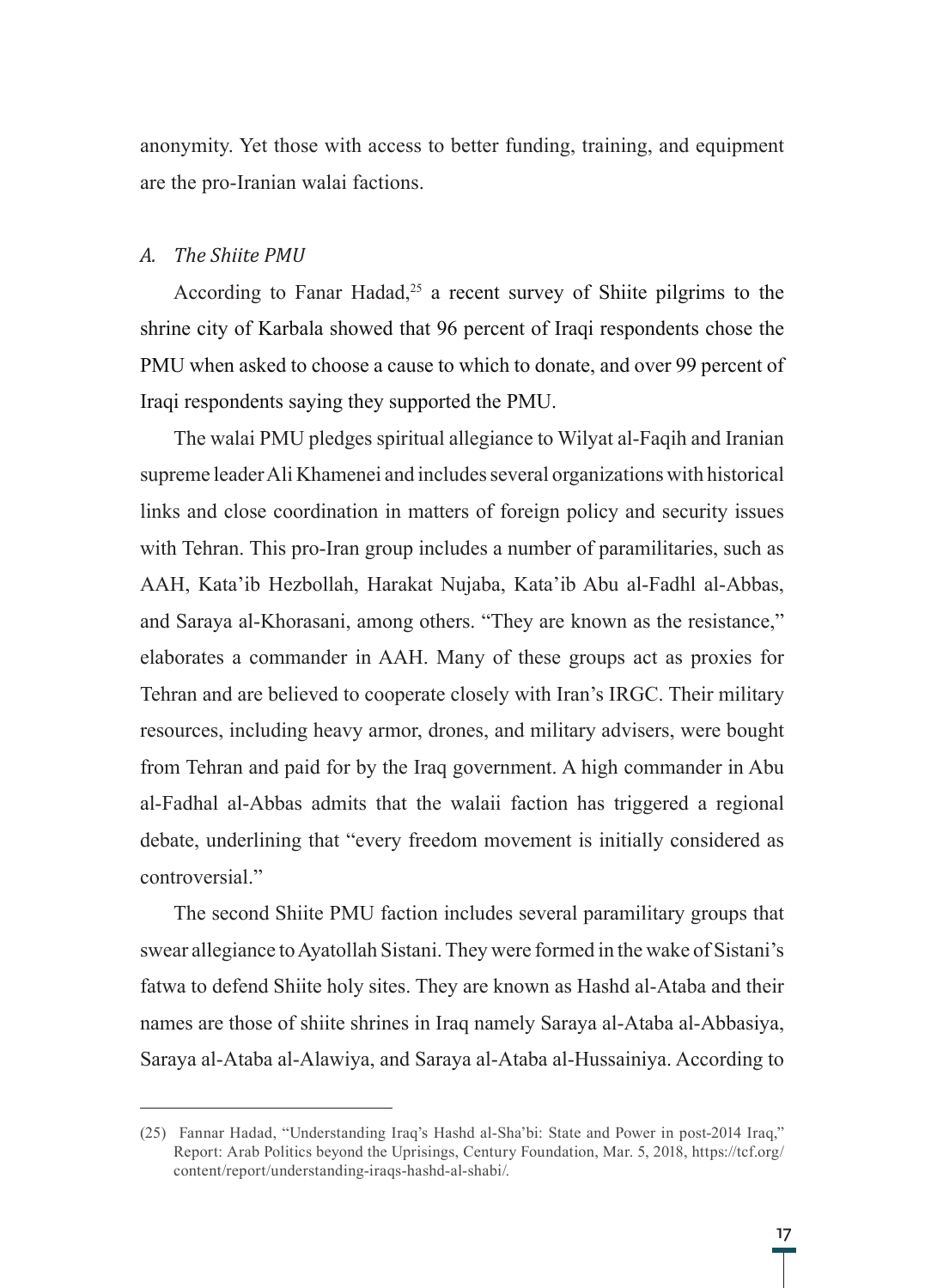sheikh Mazen Tamimi, who is a member of the Hashd al-Ataba, the majority of these formations fall under the control of the Ministry of Defense.

The third PMU is known as Hashd Hezbi and includes factions falling under Ammar al-Hakim, a former member of ISCI, or under al-Sadr's Saraya al-Salam. According to Mansour and Jabar, in 2007 Hakim made "a tactical shift away from Iran, in an effort to revive its waning popular support." After the Badr Organization left the ISCI as a result, Hakim formed new paramilitary units, including Saraya el-Jihad, Saraya el-'Aqida, and Saraya 'Ashura, which are included in the PMU, according to the Mansour and Jabar. al-Sadr's Saraya al-Salam was the result of a rebranding of the MA that was undergone in 2008. Saraya al-Salam was able to strengthen the MA with wide insurgent expertise, as the group had fought against the U.S. occupation as well as engaging in sectarian war with al-Qaeda and Sunni groups in the period up to 2008 and being involved in many cross-sectarian killings. Yet al-Sadr has been known for adopting more pragmatic positions in recent years, leading massive demonstrations against the Iraqi political elite for corruption and taking a strong anti-Iran stance.

These three groups are divided by diverging and often opposing views on various topics, such as the integrations of the PMU into the security apparatus, the participation of PMU leaders in the electoral process, and the transnational and ideological role of the PMU, which is addressed in the next section.

According to Hashemi, one of the main problems within the PMU is the autonomy of fighters in regard to the decision-making and integration processes within the PMU. "Fighters will generally go back to their parties leaders before implementing a decision taken by the PMU official leadership. Even if the fighters end up disregarding a decision by Ameri or Muhandis, they can't really fire them," agrees Rubkin. This problem expands to the actual merger of the various militant groups within the PMU. "All factions within the PMU should be merged with one another at the level of the brigades," advises sheikh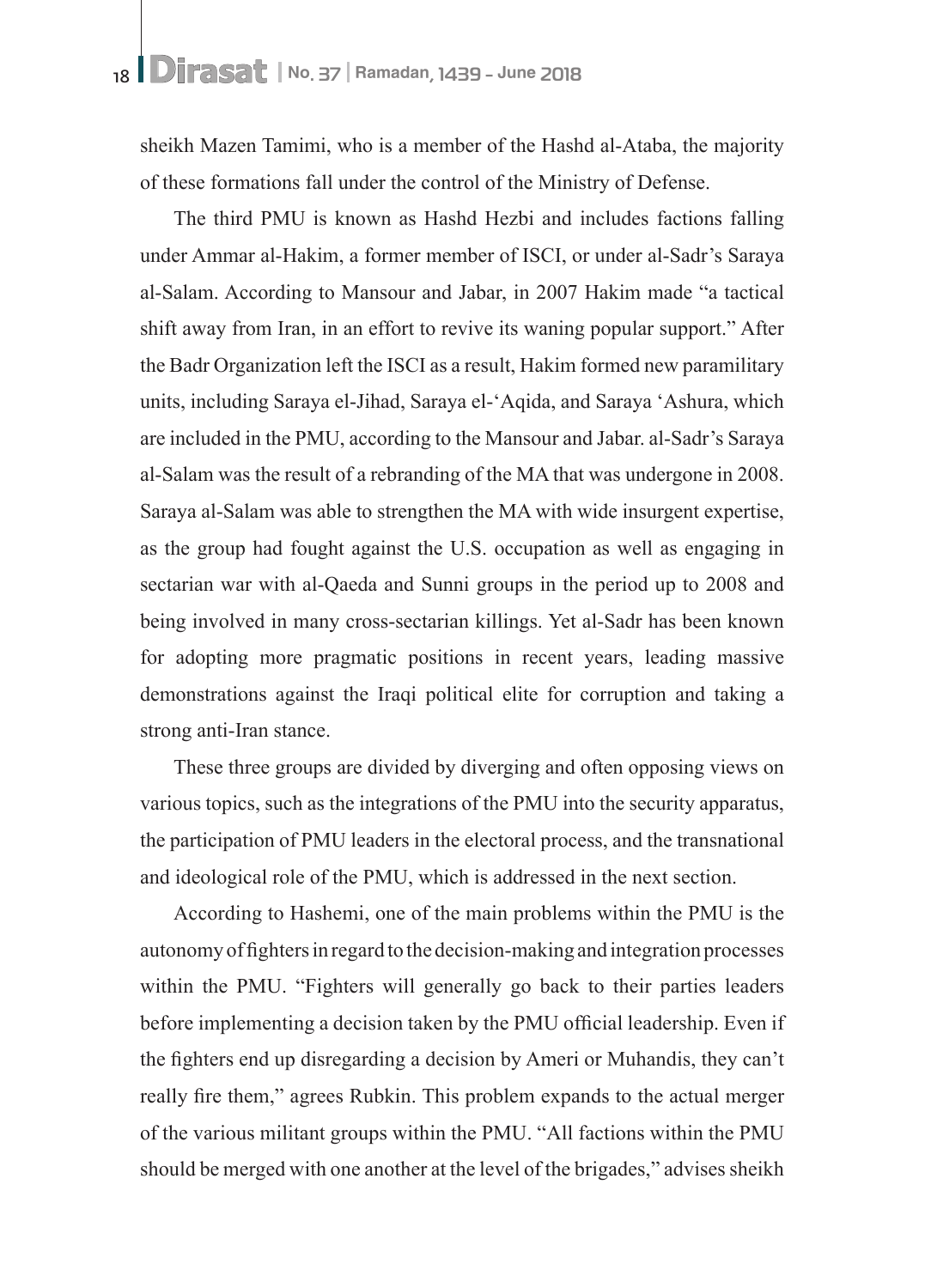Mazen Tamimi. This would allow the PMU ideology and identity to dilute while producing a more harmonious and cohesive formation, a development generally opposed by pro-Iranian militant groups. It is interesting that a high official within AAH has said the organization would not fight such a plan as long as the PMU remains an independent structure from other Iraqi forces. This constitutes the other point of contention with the Hashd al-Walii and the al-Ataba Hashd, which believe that the PMU should not be a parallel structure within security forces but rather should be integrated into both the Ministry of Defense and the Ministry of Interior. "That is our preferred course of action," says a high commander within Saraya al-Salam. In the opinion of another source within the PMU, an autonomous PMU would become too powerful on its own and could hijack state institution if it disagrees with the government decisions.

Another point of contention lies in the March PMU law ruling that fighters should obtain diplomas from recognized military academies, something most fighters disagree with. A commander from Saraya al-Salam explains that the field experience of its fighters is much greater than that of most fighters in military institutions. For Dr. Naim, who spoke with the author in a previous interview for *Al-Monitor*, the duty of the next prime minister should not only be to enlist all of the paramilitary forces in the official PMU organization, but also he "should keep their military ranks and titles and no new officers should be brought in from outside the PMU."

Another point of contention lies in the participation of PMU leaders in the 2018 parliamentary elections. For the Saraya al-Salam commander, politics and the duty of defending Iraq do not mix well together, an opinion strongly opposed by the Walii PMU, which has many contenders in the race, namely Sayed Hadi Al-Amiri among many others. "It is our opinion the PMU commanders should be thanked for their sacrifices in the war on ISIS," explains a Badr member who spoke to the author on condition of anonymity.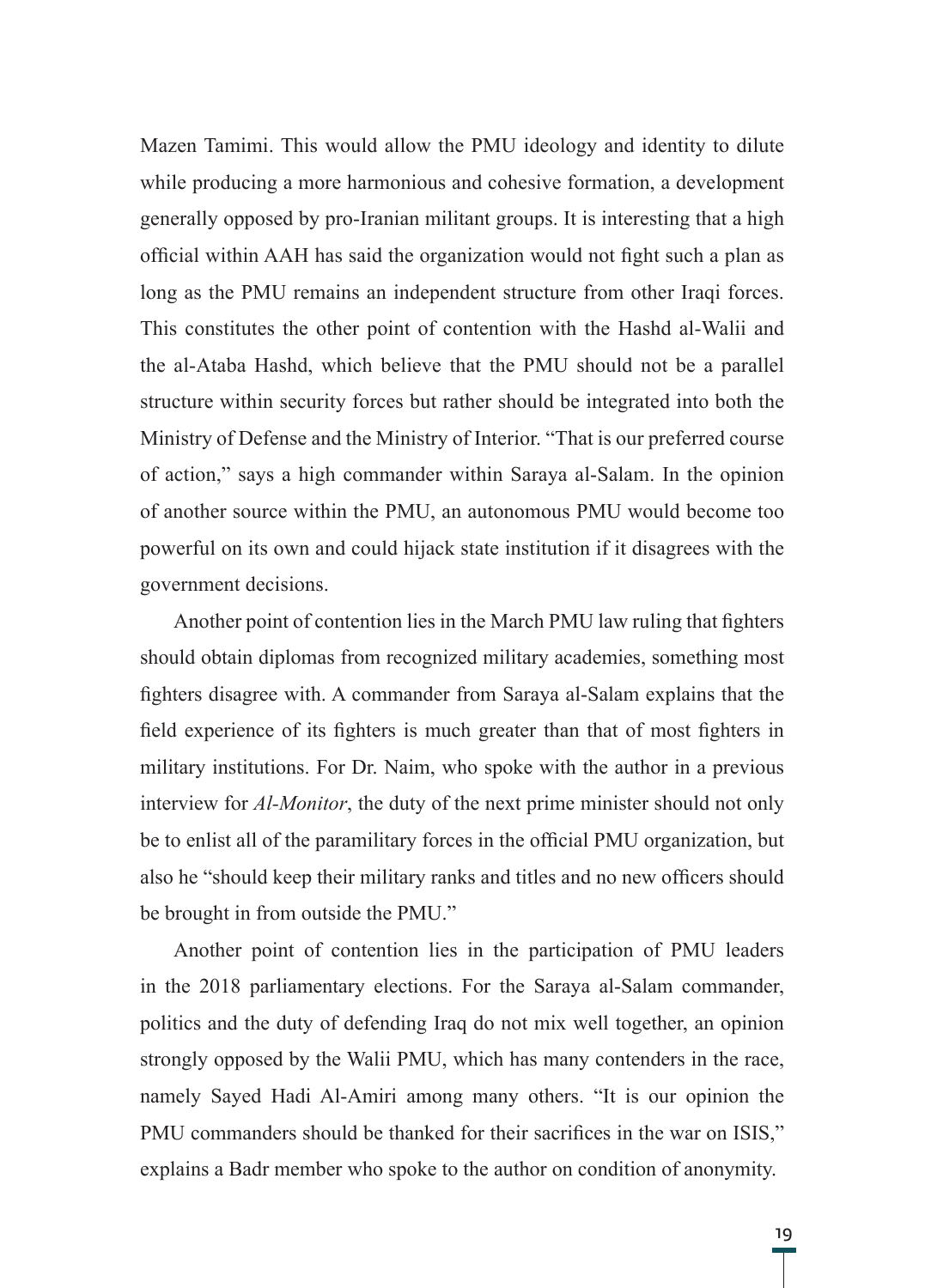#### *B. Sunnis and Minorities in the PMU*

Prime Minister (PM) al-Abadi has attempted to integrate Sunni volunteers into the Hashd. According to *Inside Iraqi Politics*, the Sunni integration effort was initially overseen by Thamir al-Tamimi ("Abu Azzam"), a former Sahwa leader from Abu Ghrayb who was appointed by PM al-Abadi as the assistant chairman of the Hashd. The Sunni Hashd cannot serve to balance the political influence the Shiite parties have gained. According to Rabkin, the only serious attempt has been that by the Nujayfis and their camps in Ninawa, which have Turkish trainers. Some Christians groups, such as the Bailyoun, have also joined the PMU. Rayan Kildani26 told the author that his formation had joined the sacred PMU because the battle against ISIS was one of existence. The [Babiliyoun] faction<sup>27</sup> is generally believed to be linked to the Imam Ali Brigades and has been engaged in fighting IS as well as ensuring the protection Christians in Baghdad . "However these PMU , whether Christians or Sunnis do not have a large margin of maneuver and are highly dependent when it comes to financing or training on more powerful shiite militias," explains Rabkin.

#### **IV. A Hezbollization of the PMU?**

The anti-ISIS campaign highlighted the strong influence and cooperation between the IRGC and pro-walaii paramilitary within the PMU. Relations between the two factions date back to the early 1980s and 1990s, when Iran played a primary role in shaping Iraqi armed internal resistance to Saddam Hussein's regime. Today the IRGC expeditionary wing, the Quds Force, is using these historical links to influence the future PMU.

This has translated into an attempt at the Hezbollah-ization of specific and not all—factions within the PMU and the rise of an Iraqi "Muqawama"

<sup>(26)</sup> Interview Rayan Kildani by Mona Alami , March 2018.

<sup>(27)</sup> Statement by Babibiliyoun, linked to the Imam Ali Brigades, You Tube, https://www.youtube. com/watch?v=pp2RsY1uGRY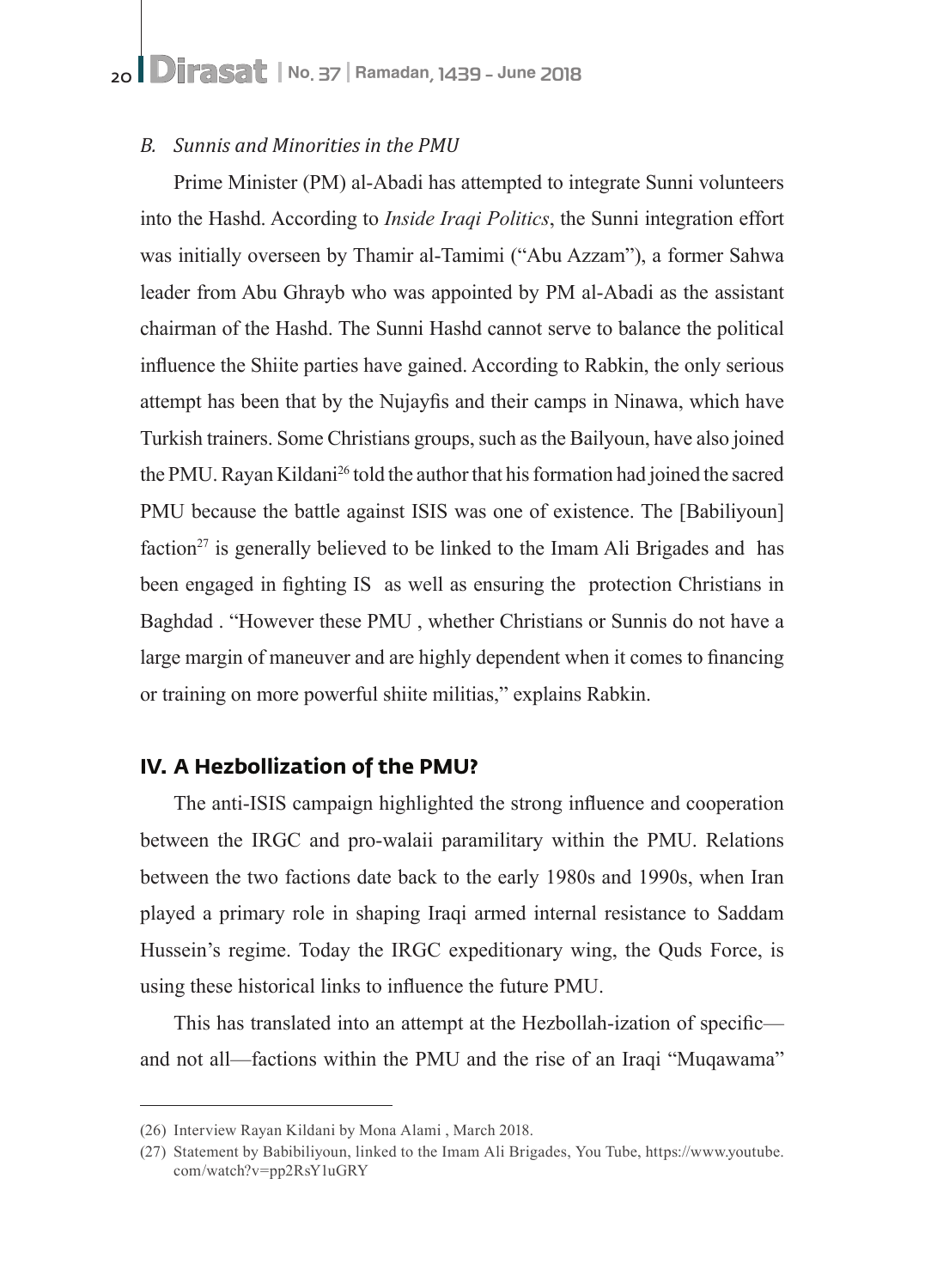akin to the Lebanese Hezbollah version. This effort, which was inspired by Iran's playbook, has taken several forms, namely, in the emergence of a resistance ideology based on Islam, the reliance on jihad, and the belief in Wilayat al-Faqih, an expansion of outreach programs within these factions, the creation of a martyrdom society, and close collaboration with the Iranian proxy, Hezbollah, as well as transnational interventions at the behest of Iran, such as into Syria.

"The PMU is ideological; it is rooted in the Islamic idea of struggle and in the defense of one's country and pride. Islamic ideology is what makes it so effective," remarks a commander in the Badr Organization, who spoke to the author on condition of anonymity. The PMU pro-walaii factions believe that a core tenet of their beliefs is the Islamic belief of jihad and the principle of Wilayat al-Faqih, which are uncannily similar to Hezbollah's main doctrine, as argued in the book by sheikh Naim Qassem, *Hezbollah: A Story from Within*. The jihad and Wilayat al-Faqih forms are at the crux of contemporary Shiite political thought in factions aligned with Tehran. Jihad is the sacred duty to wage war on the enemies of Islam while Wilayat al-Faqih is a guardianshipbased political system, which relies upon a just and capable jurist to assume the leadership of the government in the absence of an infallible imam, as epitomized by the leadership of Iranian faqihs in Tehran.

Like Hezbollah in Lebanon, pro-Walii factions have related the importance of winning the hearts and mind of their constituents. A case in point is AAH. The political organization, which started as a militant group fighting the U.S. occupation of Iraq has morphed into a large network including a social outreach program. "We are building schools and universities as we see the importance of creating a religious culture and more awareness among people," according to Dr. Naim al-Aboudi in a previous interview with the author for *Al-Monitor*.

The war on ISIS with its heavy death toll has also pushed the militant group to bolster its martyrs' program. "AAH leaders decided that every martyr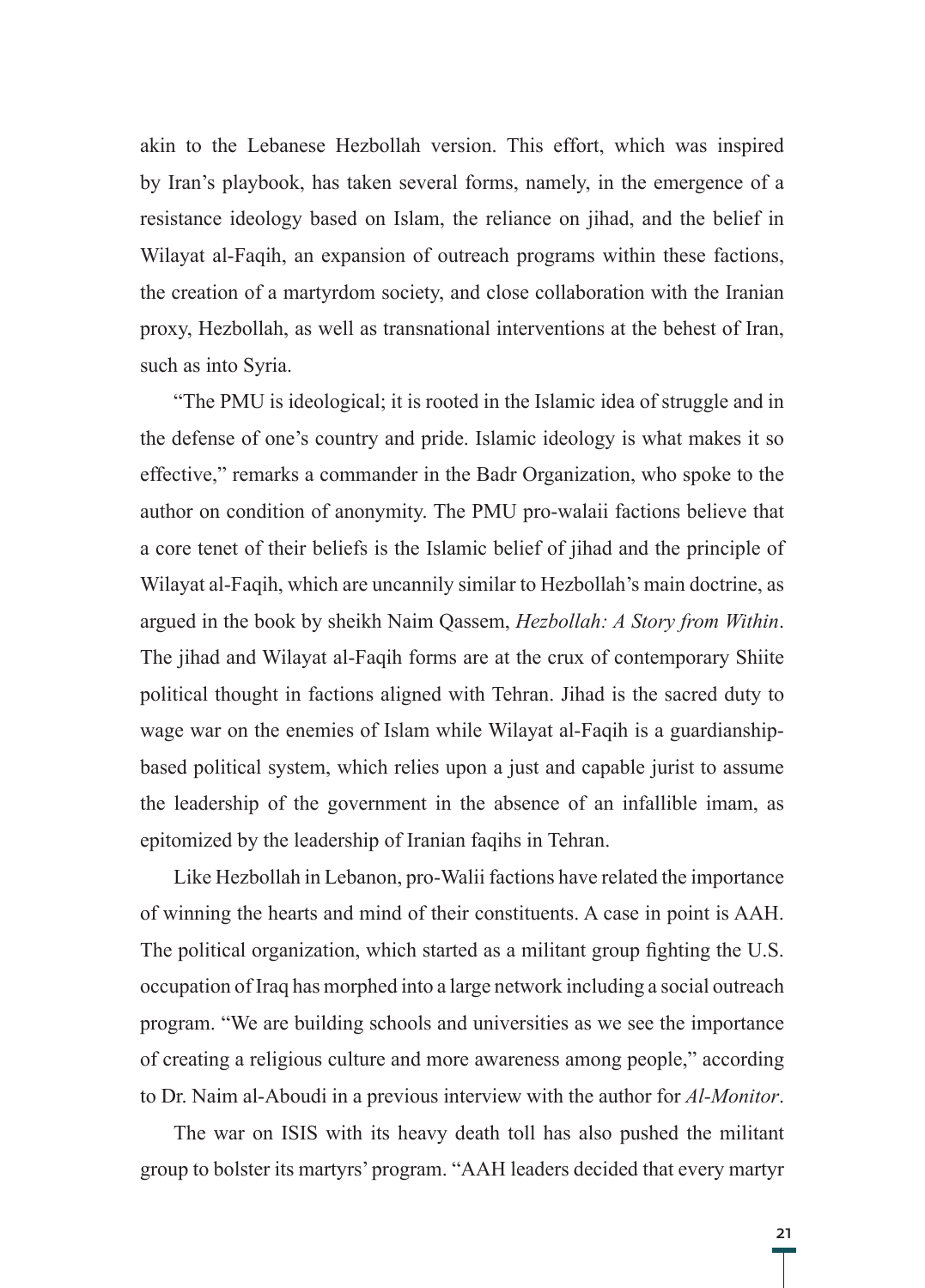family should have a house, or a piece of land to build a home. We have succeeded [in this endeavor] and we will be reaching this goal by the end of the year," Dr. al-Aboudi explains.

Similarly to Hezbollah, AAH came to realize the importance of promoting the culture of martyrdom in Iraqi society and the vital role women play within this framework. "We are currently developing a social and political program and major projects targeting women. Unlike Lebanon, we did not have the culture of martyrdom, given wars launched by [ousted president] Sadam Hussein were very unpopular and were deemed futile because of his destructive policies," says Dr. al-Aboudi. The AAH spokesperson underlines the prominent role played by women in the war on ISIS. "Men who fought against ISIS were driven by religious belief and a feeling of nationalism, and the role of mothers in that regard was very instrumental," explains Dr. al-Aboudi, who cites a visit conducted by the organization's leader, sheikh Qais al-Khazali, to a martyr's family in the city of Basra. "At the end of the visit, the martyr's mother said she wanted to greet sheikh Khazaali and we expected her to ask him for help. She told him instead that she had another son she wished to send to fight ISIS, to replace her martyred son," explains Dr. Aboudi.

The emergence of the culture of martyrdom is not the only common point pro-Walii PMU shared with Lebanese Hezbollah, an organization that has helped train and advise these groups since 2003. According to Hezbollah expert Nicolas Blandford, Hezbollah has a past history of clandestine involvement in Iraq. During the U.S.-led invasion of Iraq in 2003, Hezbollah sent teams to Iraq and Iran to help the Revolutionary Guard form Shiite paramilitary cells that staged numerous attacks on coalition troops. In his article, Blandford explained that

Ali Musa Daqdouq, a veteran Hezbollah commander, was the party's senior representative in Iraq and worked closely with Asaib Ahl al-Haq. He was accused of involvement in an attack on a US base in 2007 in which five American soldiers were abducted and subsequently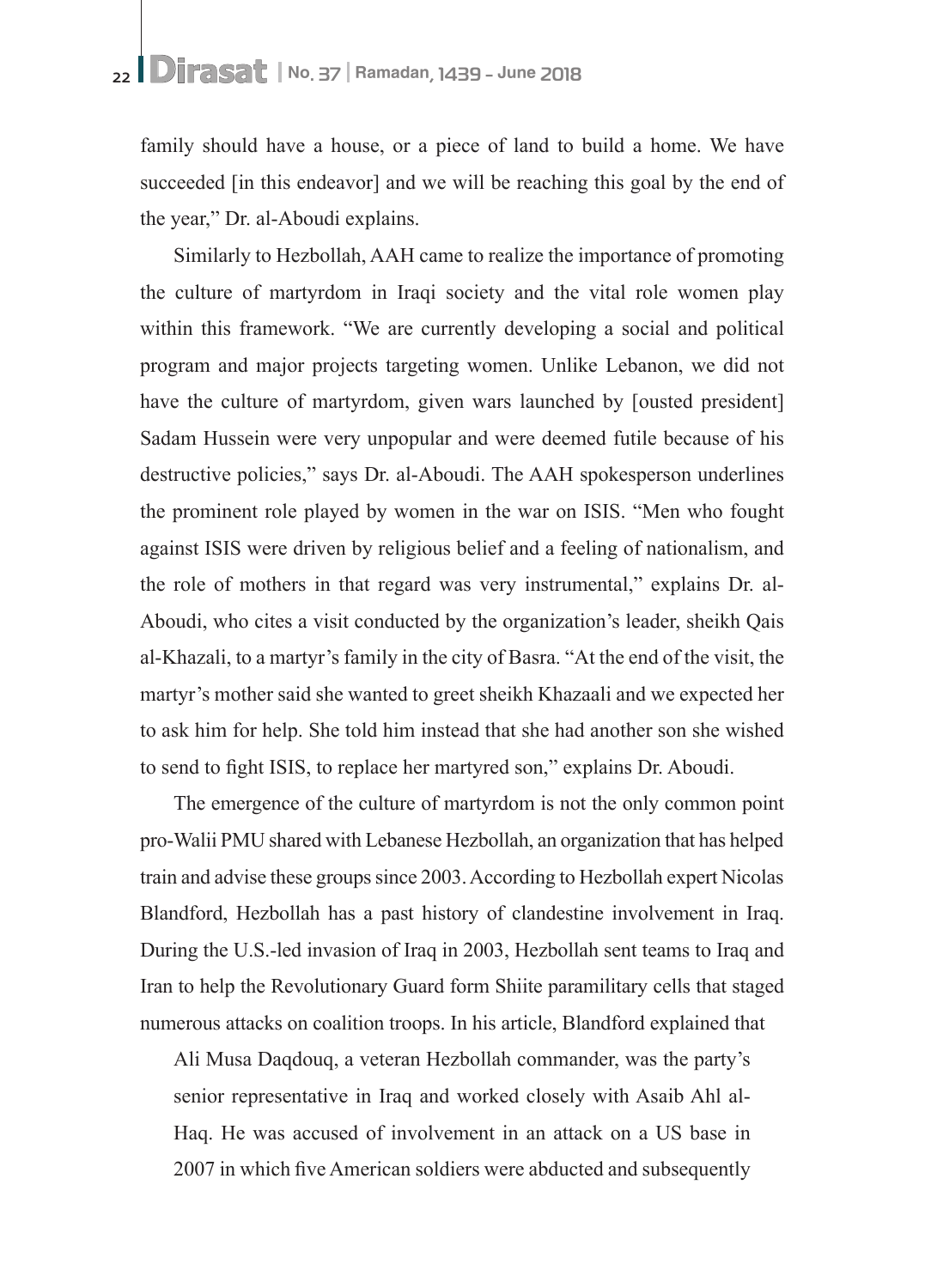executed. Mr. Daqdouq was arrested by British forces in Basra in March 2007, but an Iraqi court released him in 2012, to the dismay of the Obama administration. He has since returned to Beirut.

In 2014, Hezbollah dispatched around 250 fighters to assist the PMU in its fight against ISIS. The Hezbollah's Iraqi unit advised and trained Iraqi Shiite militias and was engaged in reconnaissance work, according to previous interviews with Hezbollah fighters by the author.

Hezbollah appear to maintain strong relations with "resistance" factions in the PMU. "Martyr commander Imad Moughnieh played an active role in promoting and developing resistances forces engaged in fighting the U.S. occupation in the post-2003 phase and we have special relations with Hezbollah; they influence us as we influence them," says the AAH official.

Pro-Iranian PMU factions have also defended Tehran's interest elsewhere in the region. According to Hashemi, there are about 8,000 Iraqi shiite fighters belonging to current PMU deployed in Syria. For the AAH official, fighting in Syria was part of a larger security war on ISIS. "ISIS used Syria and Iraq as Ard Tamkeen [land of consolidation]; the fight could only take us there, it was our strategic interest," says the commander. This opinion was also shared by a high-ranking member of the Abu al-Fadhal al-Abbas, who explains that his group's origin is rooted in Syria, from the time when Iraqi fighters were deployed in Damascus to protect the pilgrimage site of Sayeda Zeinab, and took the name of Abu al-Fadhal al-Abbas.

The fight on Syria is not the only Iranian interest defended by pro-Walaii PMU factions, as illustrated by several statements made by prominent figures in the PMU. The first was made on December 8, 2017, by the leader of Iraq's Asa'ib Ahl al-Haq, Qais al-Khazali,<sup>28</sup> who highlighted from Lebanon the organization's readiness to stand side by side with the Lebanese people and

<sup>(28)</sup> Mona Alami, "Hizballah's New Alliances on Show in Calculated Media Stunt," Al-Araby Jadeed, Dec. 15, 2017, https://www.alaraby.co.uk/english/comment/2017/12/15/hizballahs-new -alliances-on-show-in-calculated-media-stunt.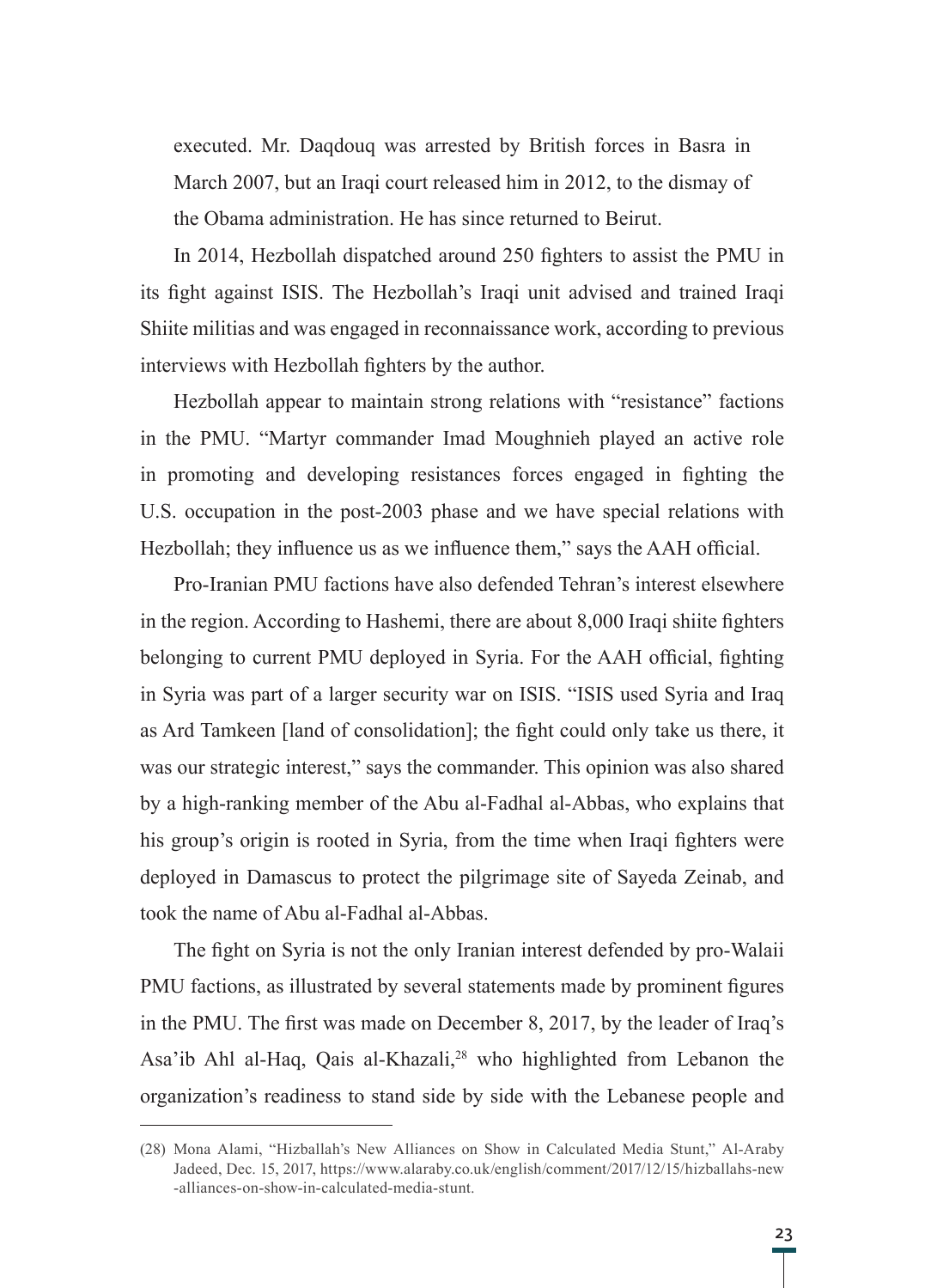the Palestinian cause against the Israeli occupation. Another was made by sheikh Akram Kaabi, head of the powerful Iraqi militia Harakat al-Nujaba, who pledged to stand alongside its Lebanese ally, Hezbollah, in the event of a new war with Israel. "These are internal and external messages that the Iraqi Muqawama is sending, showing its readiness to fight against the zionnist entity," the AAH official told the author.

Yet the fight against Israel is not the only conflict Iraqi groups are willing to engage in alongside Iran and Syria. Last April, Aws al-Khafaji, secretarygeneral of the Abu al-Fadhl al-Abbas Brigades, stated, following the U.S.-led missile strike on Syria, that the United States and Israel were "the cause of all the problems of the region," and added that "if they attack Syria, I have a religious and national duty not to just stand idly by."

Iran's Iraqi allies have also threatened Saudi Arabia for its role in the Yemeni conflict. In a recent issue of *Iran Observed*<sup>29</sup> its director. Ahmad Majidyar, noted the Iraqi groups' vows of retaliation for the death of Houthi leader Saleh al-Sammad in Yemen. Iraqi Hezbollah said the Houthi leader's assassination would open a new chapter in the fight against Saudi Arabia, while Abu Mahdi al-Muhandis emphasized, in a letter of condolence to the Houthi leadership, that al-Sammad's killing "will fuel the flames of Yemen's national resistance" against Saudi Arabia, according to Majidyar.

With the support of so-called resistance factions in Iraq, Iran is working on completing a security arc stretching continuously from Iran to Lebanon, and passing through Iraq and Syria. In the last few years, Iran has successfully built a cross-border semi-military and ideologically cohesive belt that extends from Iraq to Lebanon. With the buildup of ideologically like-minded and highly trained proxies, Iran is strengthening the network of foreign factions that is

<sup>(29)</sup> Ahmad Majidyar, "Iran's Regional Allies Threaten Saudi Arabia and US after Houthi Leader's Death," *Iran Observed*, Middle East Institute, Apr. 27, 2018, http://www.mei.edu/content/io/ iran-s-regional-allies-threaten-saudi-arabia-and-us-after-houthi-leader-s-death.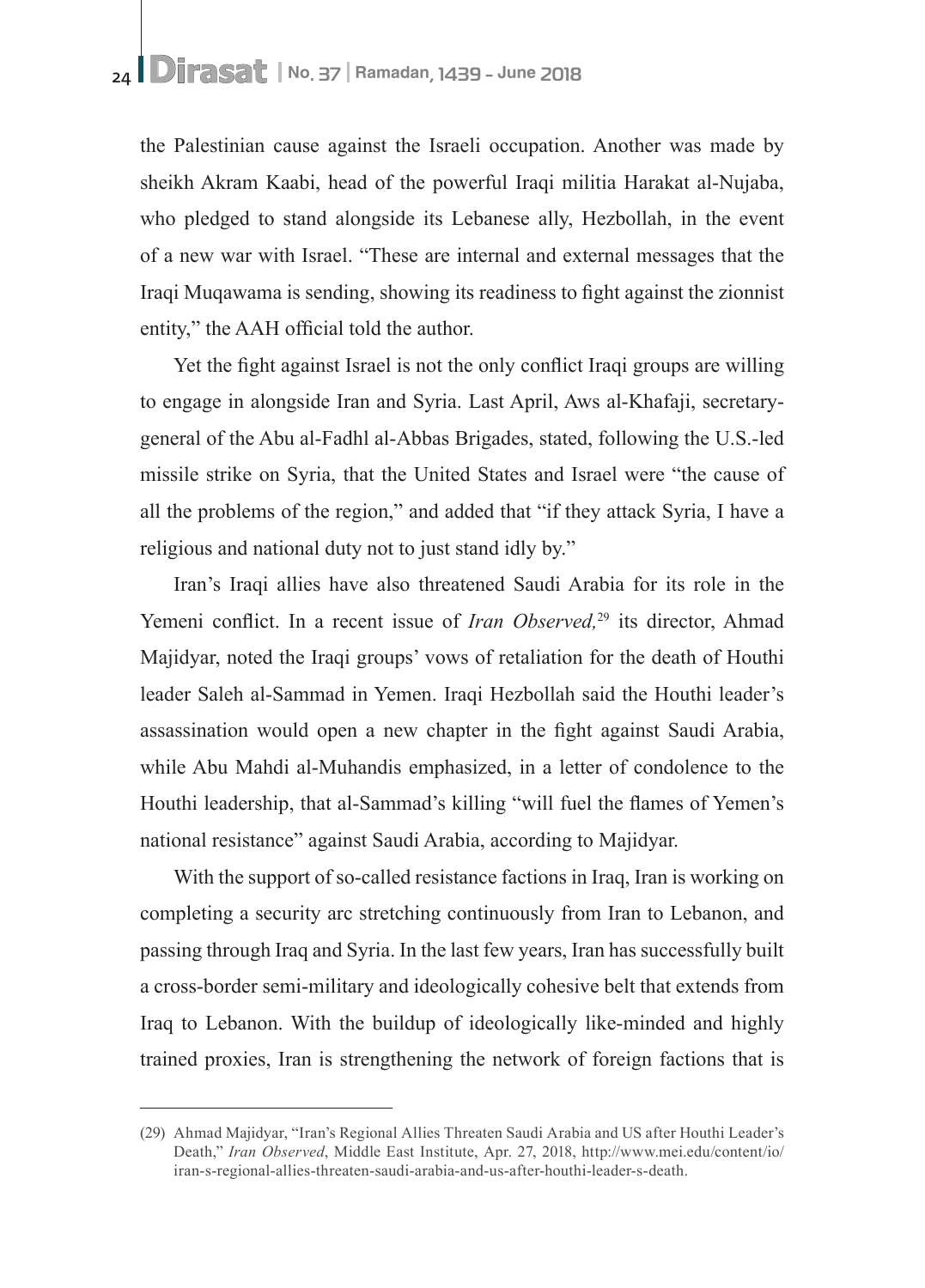essential to the indirect subversive warfare that has been favored by Tehran in the past two decades, allowing it to project influence across the region while limiting the economic and political downfall at home.

#### **V. What Future for the PMU?**

The evolution of the PMU will greatly depend on the dynamics that shape the postelectoral 2018 phase and on who wins the ideological debate within the organization. To this date, members of the PMU's diverse factions appear to be divided on the role and place of the paramilitary within the state.

For the Saraya al-Salam commander, two visions are currently in competition in Iraq: whether the PMU should remain an independent structure under PMO supervision or whether it should merge with the Ministry of Defense and the Ministry of Interior, which is the preferred course of action for both the al-Sadr and the Sistani camp.

AAH appears to favor the institutionalization of the PMU as an autonomous body. According to one of its official's, who spoke on condition of anonymity, unlike in Lebanon, Shiites in Iraq are the majority, which allows them to place their weapons in the hands of the state, under an autonomous body under the PM office. "The Walaiin within the PMU believe the organization should become the equivalent of the IRCG in Iraq, a sort of deep state," says Hashemi. On the other hand, "Iran's attempt to extend its security arc in Iraq is real, but in my opinion, it will be difficult for Tehran to achieve it as there too many players involved in the process," argues the Saraya al-Salam commander.

These statements underline the larger rift within the PMU that lies between the Walaii PMU and that of parties such as Sadr's Saraya al-Salam and the Ataba factions within the PMU. The Walaii faction remains close to Iran and appears to share Tehran's vision of a strong paramilitary structure that would have a strong say over the state institution's while protecting Iranian interests in Iraq and in the region. Conversely, both Ayatollah Sistani and Muqtada al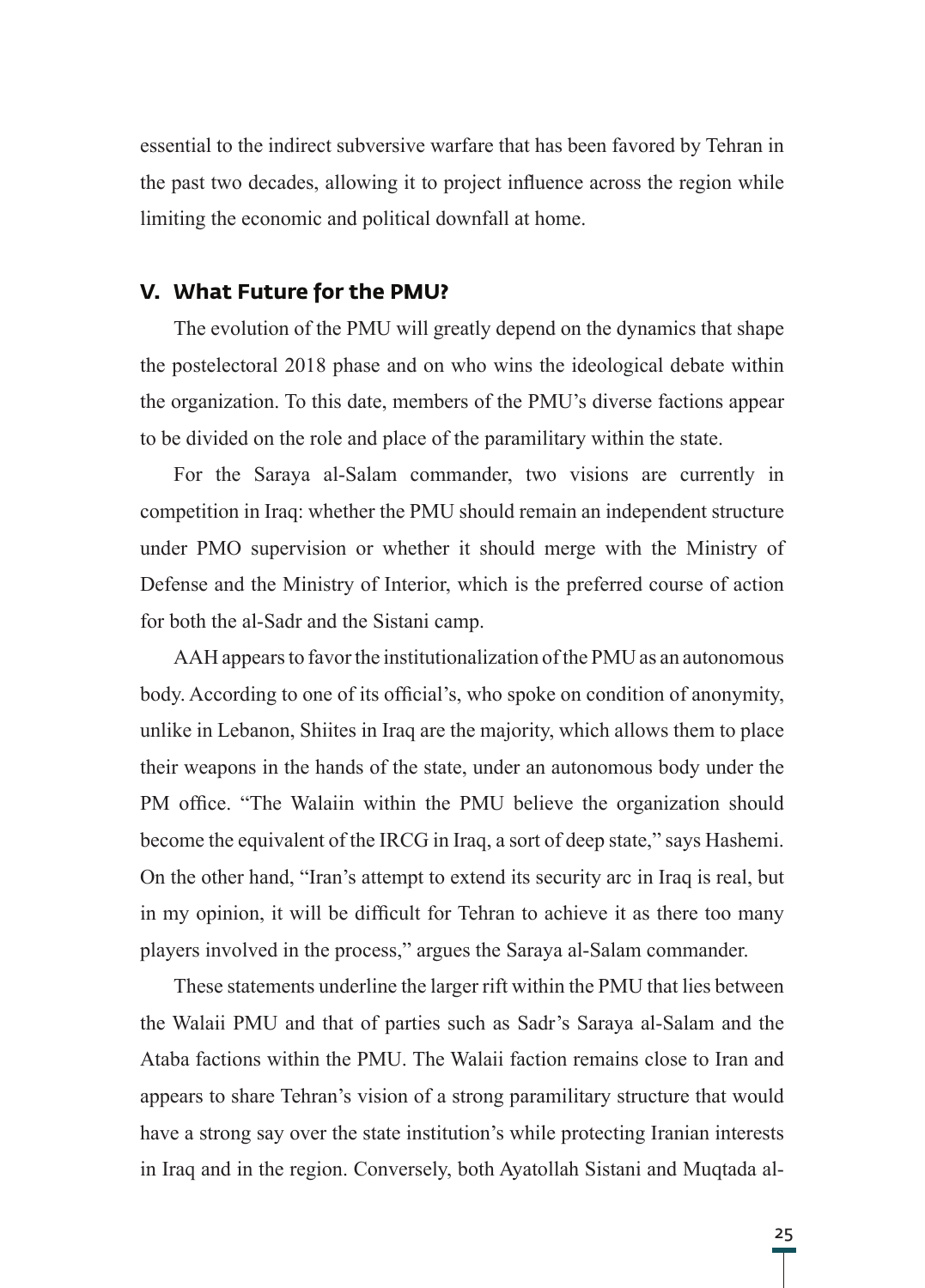Sadr endorse a more autonomous narrative than the Walaii factions, which puts them at odds on several issues, such as the transitional expansion of PMU factions and, as previously stated, participation in the 2018 elections. While Sistani has maintained an ambiguous position as to the politicization of the PMU, al-Sadr has openly criticized the Fateh coalition for exploiting the PMU victories and warning electors not to vote a second time for members of patliament whose factions have been involved in corruption of the state. Sistani factions are also wary of the transnationalization of the involvement of PMU fighters in the fight on Israel, as has been argued for by the so-called resistance PMU factions.

This debate aside, Rabkin argues that "the PMU will have to decide whether it wants to be an institutional movement or a popular movement, as it cannot be both." The expert adds that "Pro-Iranian factions are also naïve to be believe they can follow the footsteps of Lebanese Hezbollah, as the PMU is divided, with rivalries trickling down to pro-Iran factions."

The shape of the future PU will largely be determined by the willingness and capability of the next prime minister and government to impose and enforce further legal constraints on the PMU and equally by the decision of Najaf Marjaiya to continue supporting the organization. Currently, the vision of the pro-Iranian factions, of a PMU comparable to the IRCG, is incompatible with the secular schism defended by Sadrists and Sistanis, and it complicates the transformation of the PMU into one cohesive body sharing a nationalistic Iraqi agenda. "An autonomous PMU with a large parallel military power means that independent loyalties within the organization can end up posing a threat to the state," says a PMU commander.

Yet as Iraqi expert Fanar Haddad remarked in a paper for the Century Foundation,<sup>30</sup> it remains "possible that the PMF's fractious makeup—its

<sup>(30)</sup> Fanar Haddad, "Understanding Iraq's Hashd al-Sha'bi," Century Foundation, Mar. 5, 2018, https://tcf.org/content/report/understanding-iraqs-hashd-al-shabi/.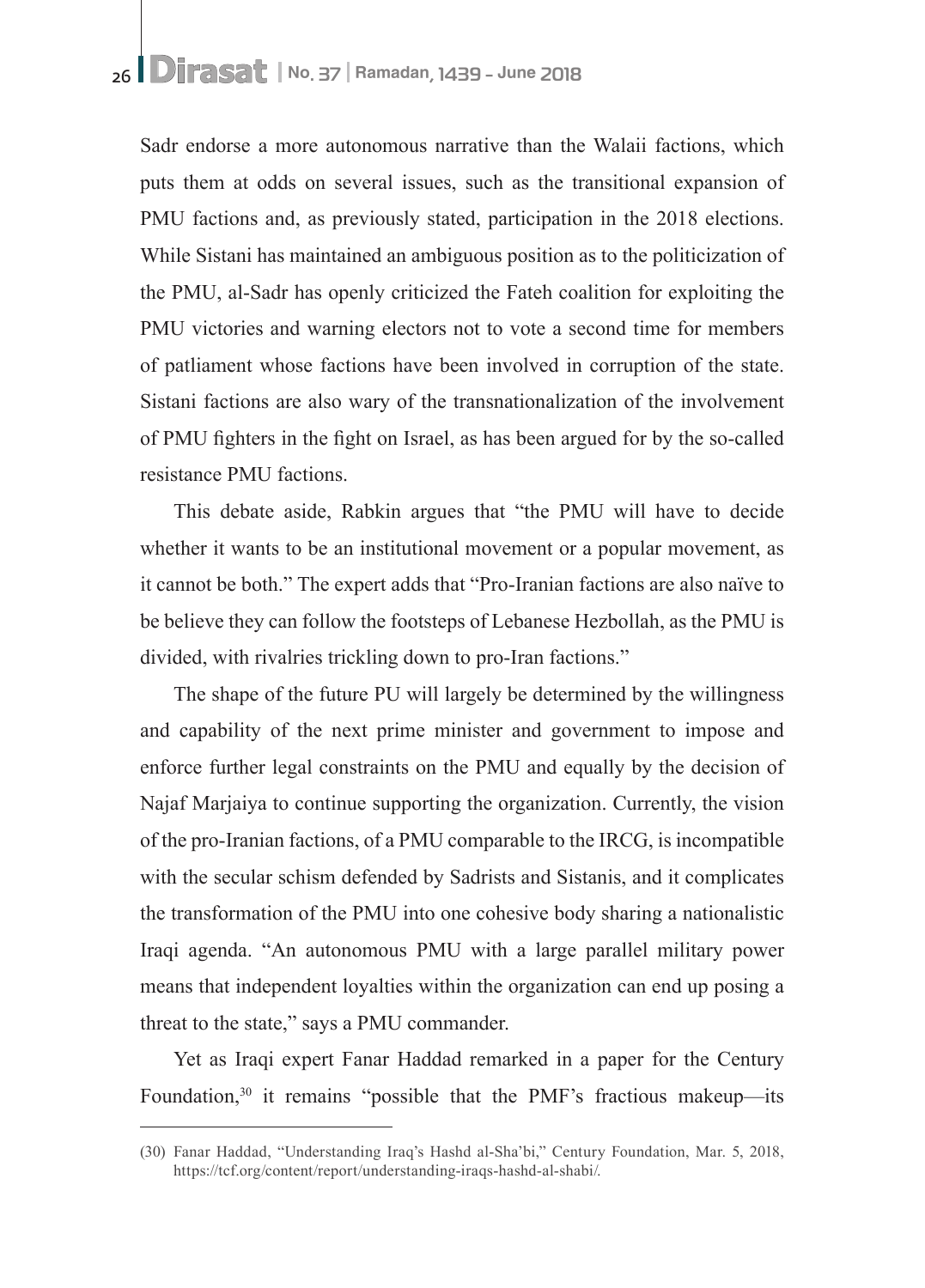sundry groups with sundry objectives—may serve as a safety valve to ensure that the organization is not used to take over the state."

The 2018 electoral results.,which were marked by the victory of Moqtada al-Sadr's Sairoun bloc, with 54 seats,<sup>31</sup>, followed by the PMU Fateh list, with 47 seats, confirm Sadr's weight, not just on the next PM and government, but on the future evolution of the Iraqi PMU. The groups under Sistani and al-Sadr will work to make sure that the PMF's al-Maliki-allied leadership does not use the sacredness of the PMF brand to retake the state." After all, the PMU's legitimacy is largely derived by the tacit approval of Grand Ayatollah Ali al-Sistani. If Sistani should condemn the PMU's actions at any time, this would strip them of their popular constituency. Other considerations may impact the evolution the PMU, the pragmatism of newly minted pro-Iranian leaders into Iraqi politics, internal rivalries within that particular branch as well as with Sadr. These factors will all come to shape the future of the PMU.

<sup>(31)</sup> Raya Jalabi and Michael Georgy, "Cleric Moqtada al-Sadr's Bloc Wins Iraqi Election," Reuters, May 19, 2018, https://www.reuters.com/article/us-iraq-election-results/cleric-moqtada-alsadrs-bloc-wins-iraq-election-idUSKCN1IJ2X0.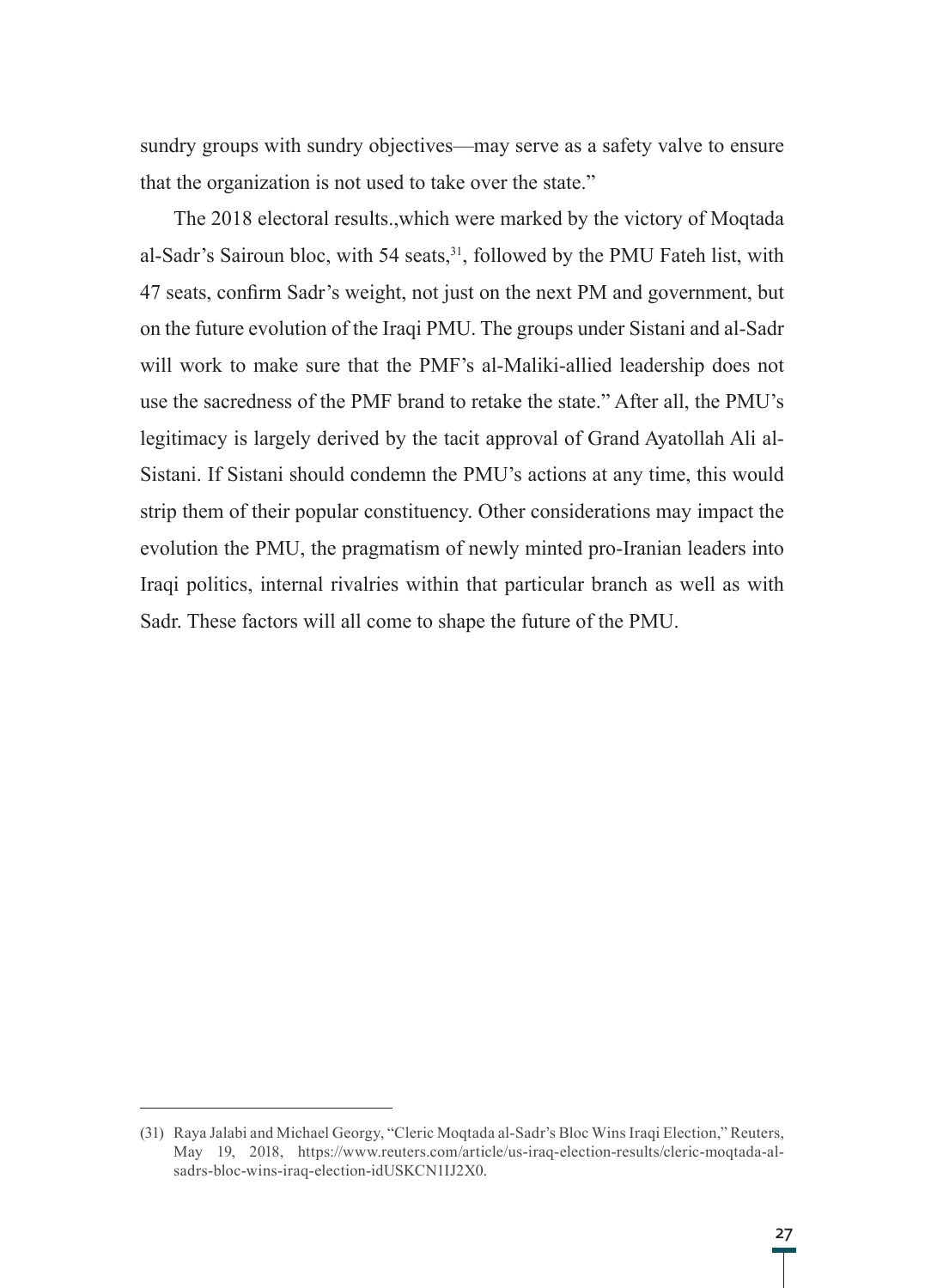### **About the Author**

**Mona Alami** is an Associate Fellow at the King Faisal Center for Research and Islamic Studies. She is also a nonresident fellow at the Atlantic Council's Rafik Hariri Center for the Middle East and is a fellow with TRENDS Research & Advisory. Alami follows political and economic issues in Jordan, Egypt, Lebanon, Syria, Sudan, and the Gulf. Alami writes extensively on Lebanese politics, Hezbollah, the Islamic State of Iraq and al-Sham, and Salafism in general.

Alami is a regular contributor to a number of American and Arab publications including *USA Today, Asharq Al-Awsat,* and the *Daily Star* (Lebanon). She has produced several documentaries for Al Aan TV on Jihadism and Hezbollah.

She holds an MBA from the Lebanese American University, and is currently completing her PhD in Geopolitics at Lumière University Lyon 2. She writes in English, French, and Arabic.